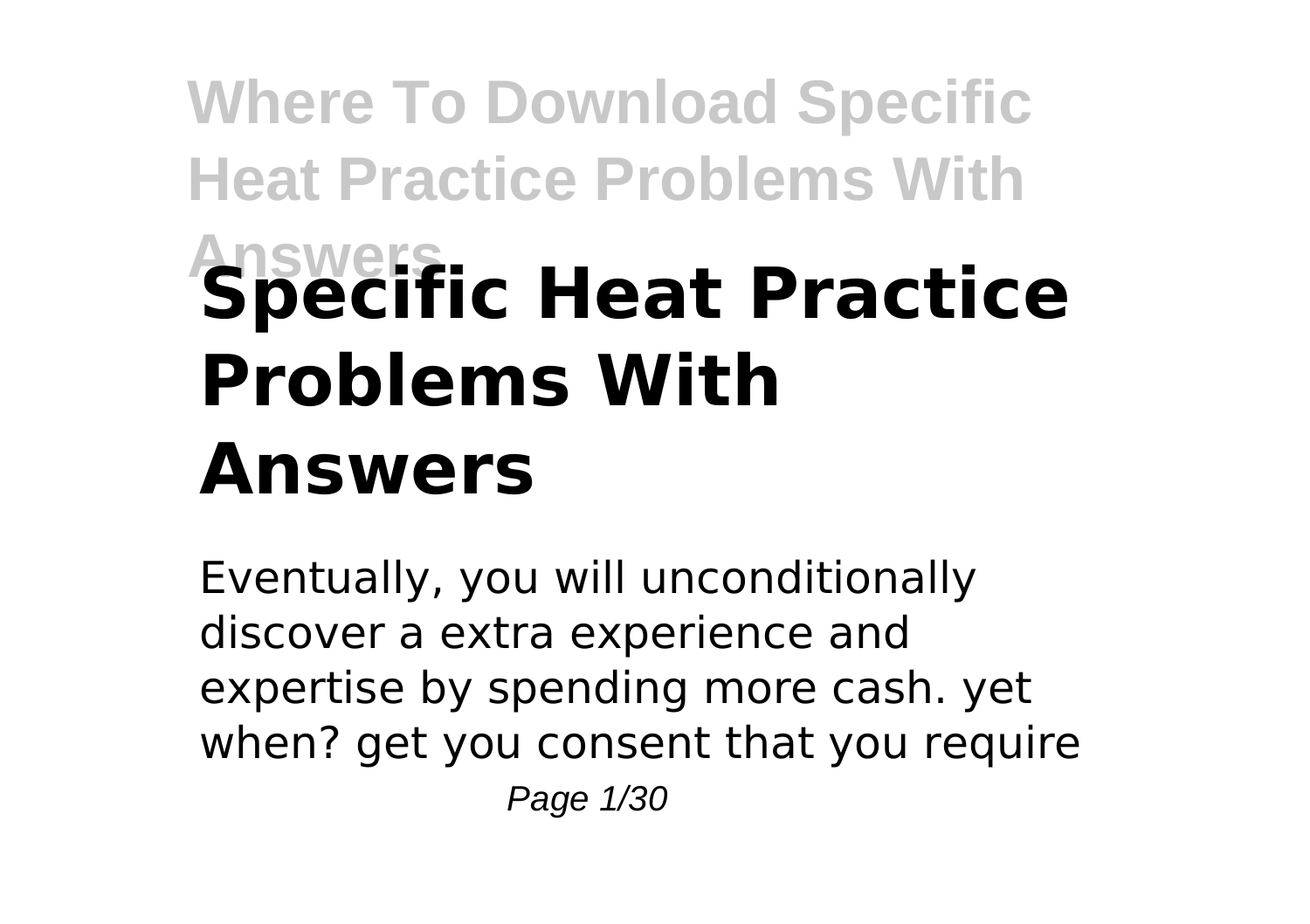## **Where To Download Specific Heat Practice Problems With**

to get those every needs taking into consideration having significantly cash? Why don't you attempt to acquire something basic in the beginning? That's something that will guide you to understand even more just about the globe, experience, some places, with history, amusement, and a lot more?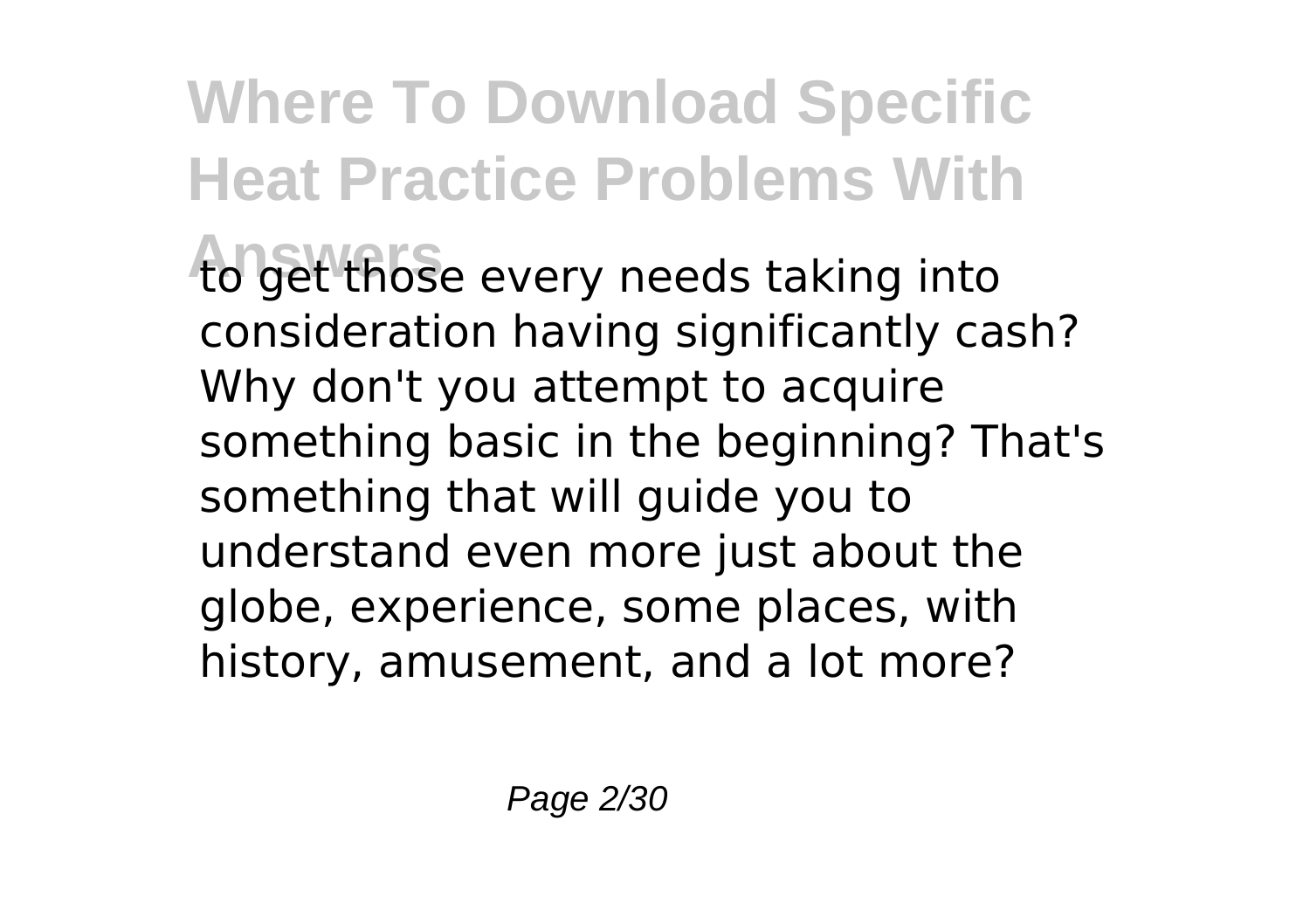**Where To Download Specific Heat Practice Problems With** It is your no question own become old to play-act reviewing habit. among guides you could enjoy now is **specific heat practice problems with answers** below.

After you register at Book Lending (which is free) you'll have the ability to borrow books that other individuals are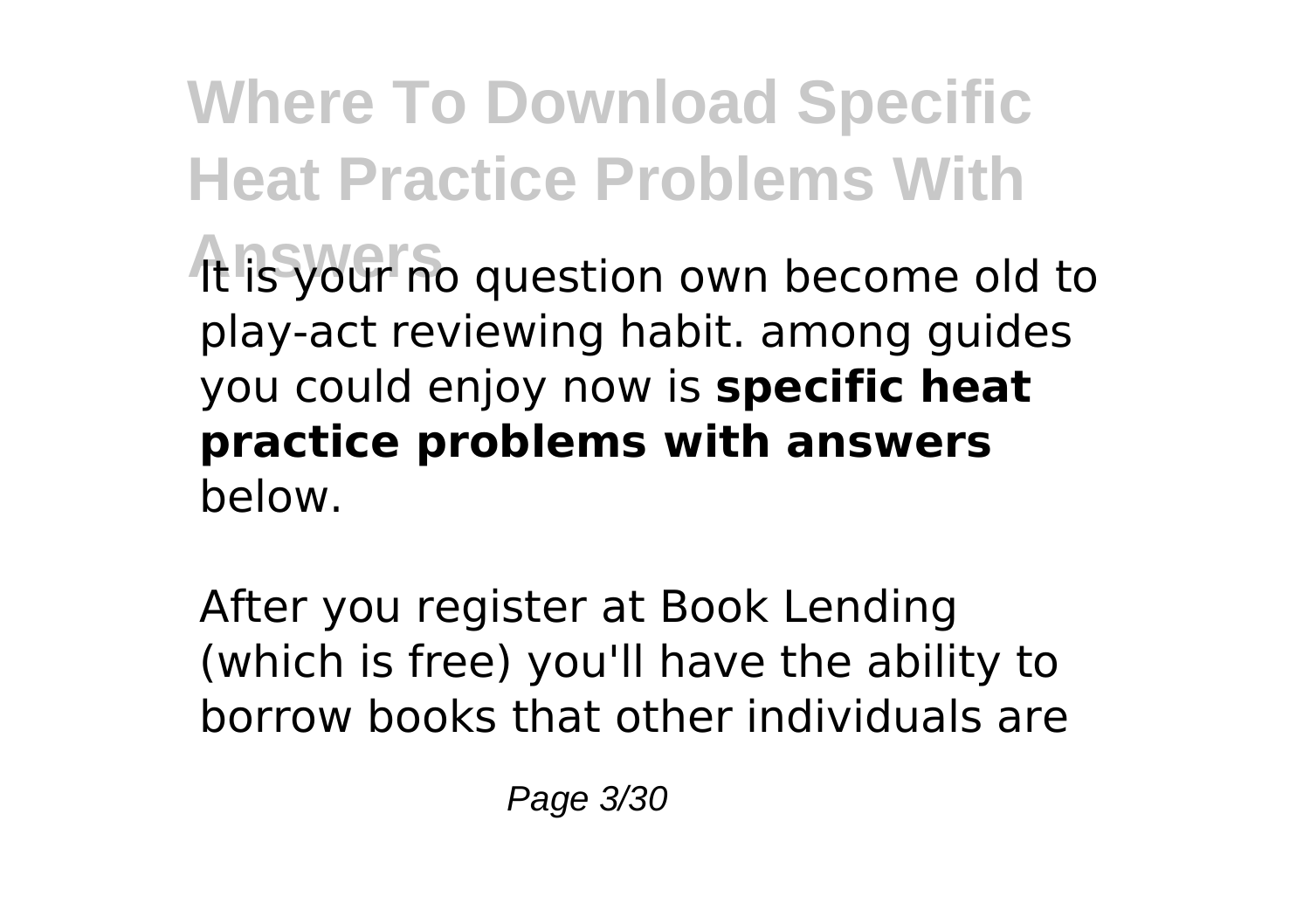**Where To Download Specific Heat Practice Problems With** *Abaning or to loan one of your Kindle* books. You can search through the titles, browse through the list of recently loaned books, and find eBook by genre. Kindle books can only be loaned once, so if you see a title you want, get it before it's gone.

#### **Specific Heat Practice Problems**

Page 4/30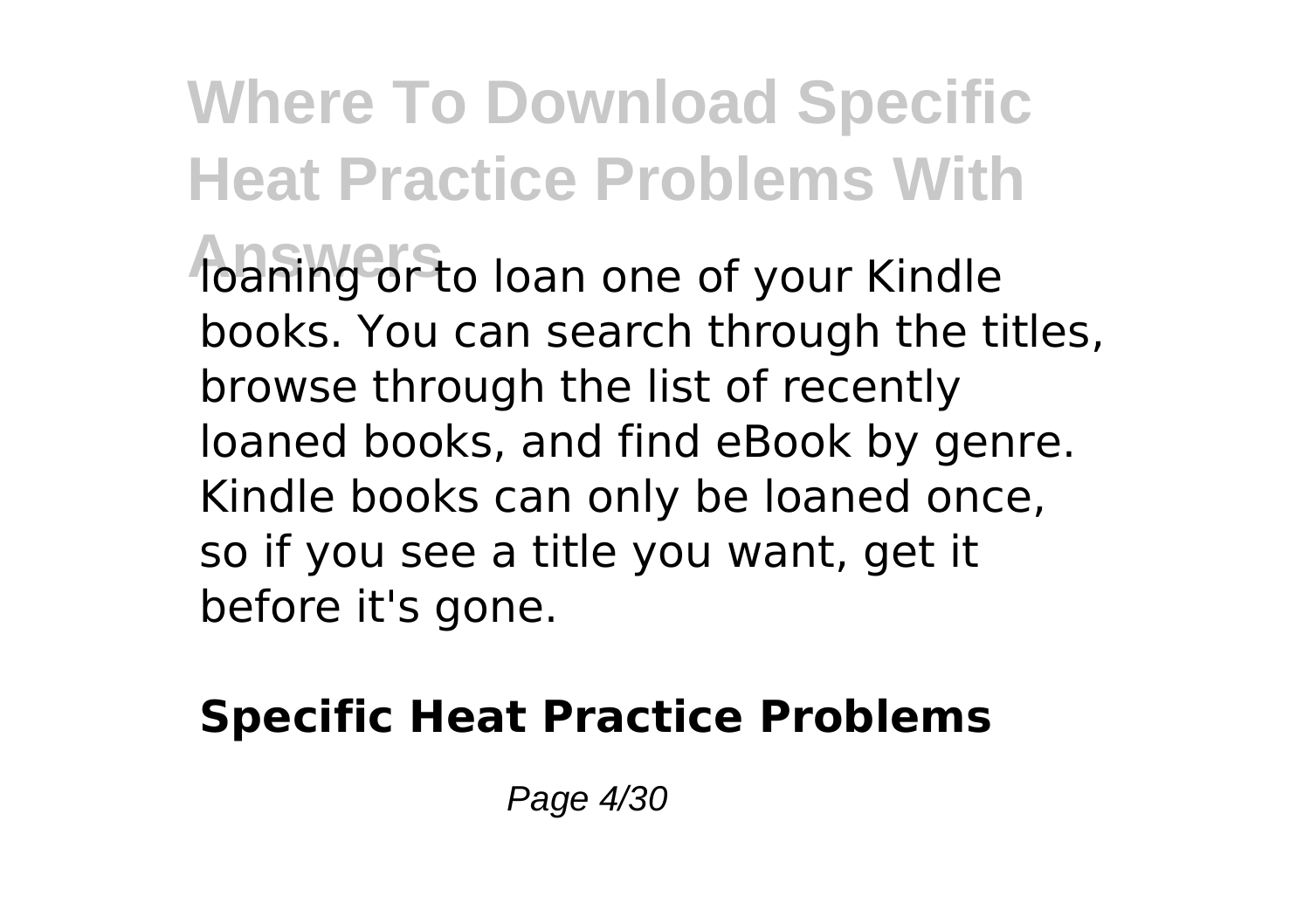## **Where To Download Specific Heat Practice Problems With Answers With**

Specific Heat Equation and Definition . First, let's review what specific heat is and the equation you'll use to find it. Specific heat is defined as the amount of heat per unit mass needed to increase the temperature by one degree Celsius (or by 1 Kelvin). Usually, the lowercase letter "c" is used to denote specific heat.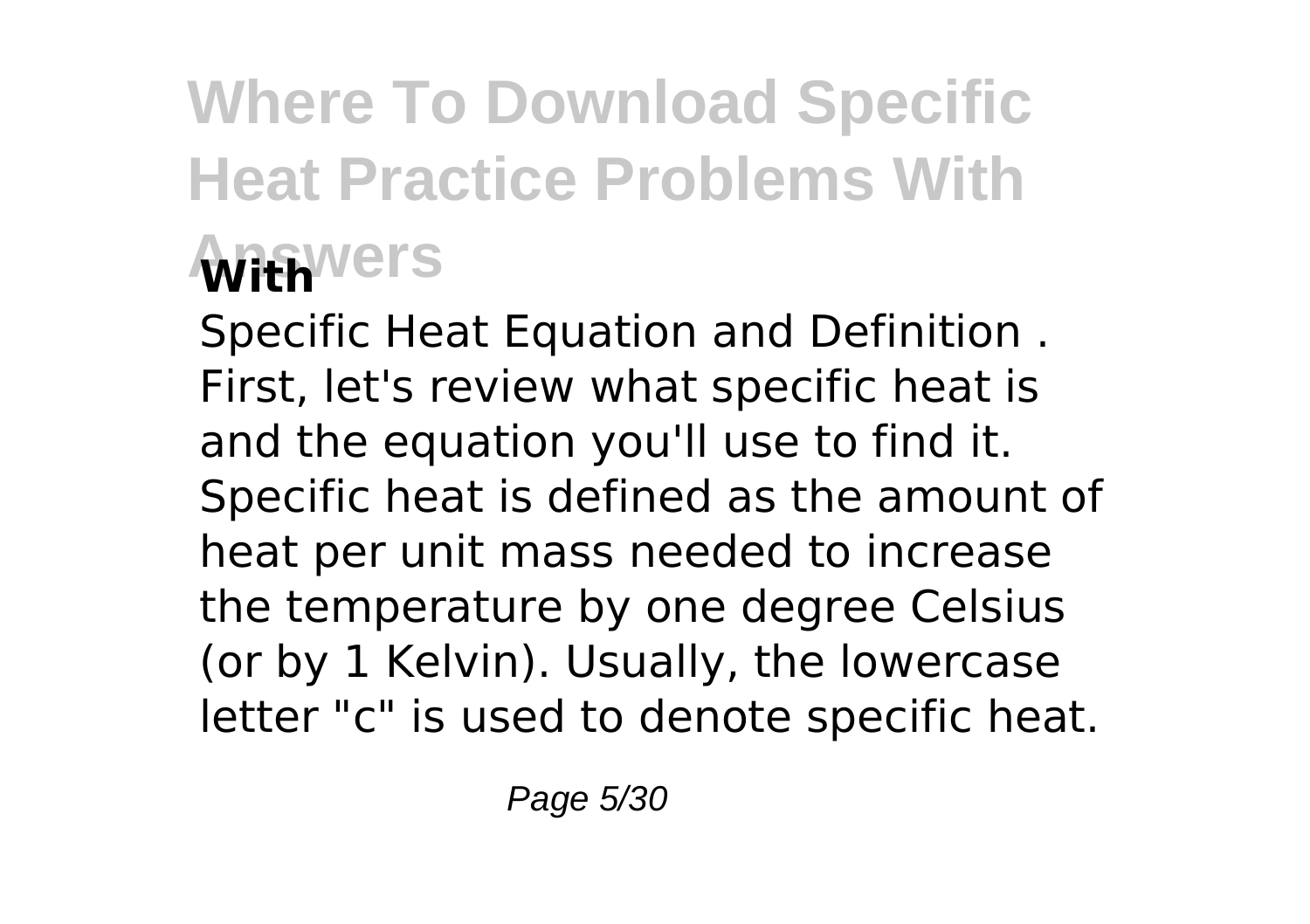**Where To Download Specific Heat Practice Problems With Answers** The equation is written:

## **Specific Heat Worked Example Problem - ThoughtCo**

Specific Heat Problems 1) How much heat must be absorbed by 375 grams of water to raise its temperature by 25° C? 2) What mass of water can be heated from 25.0° C to 50.0° C by the addition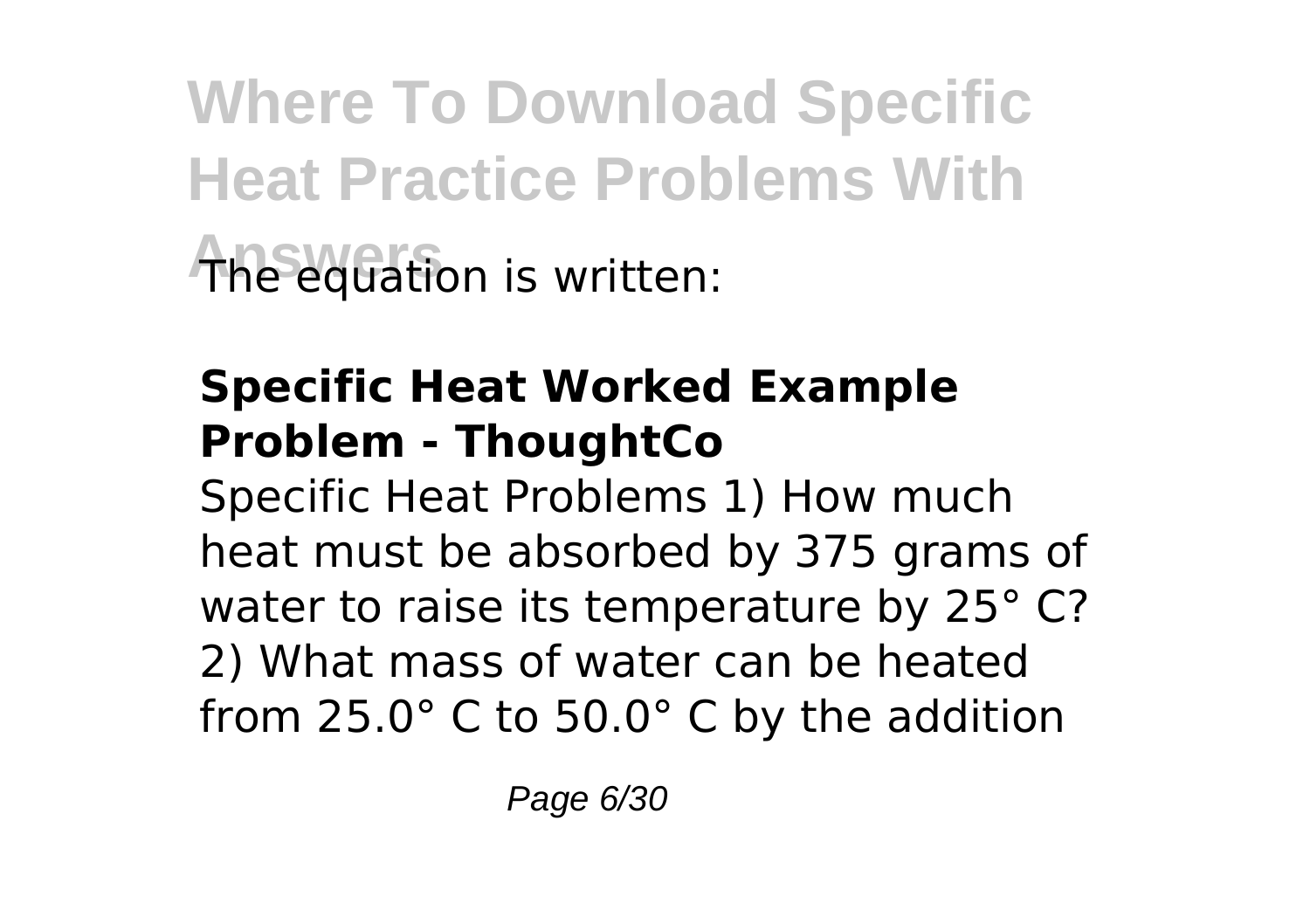**Where To Download Specific Heat Practice Problems With**

**Answers** of 2825 J? 3) What is the final temperature when 625 grams of water at 75.0° C loses 7.96 x 104 J?

## **Specific Heat Problems mmsphyschem.com**

Specific heat and heat capacity – problems and solutions. 1. A body with mass 2 kg absorbs heat 100 calories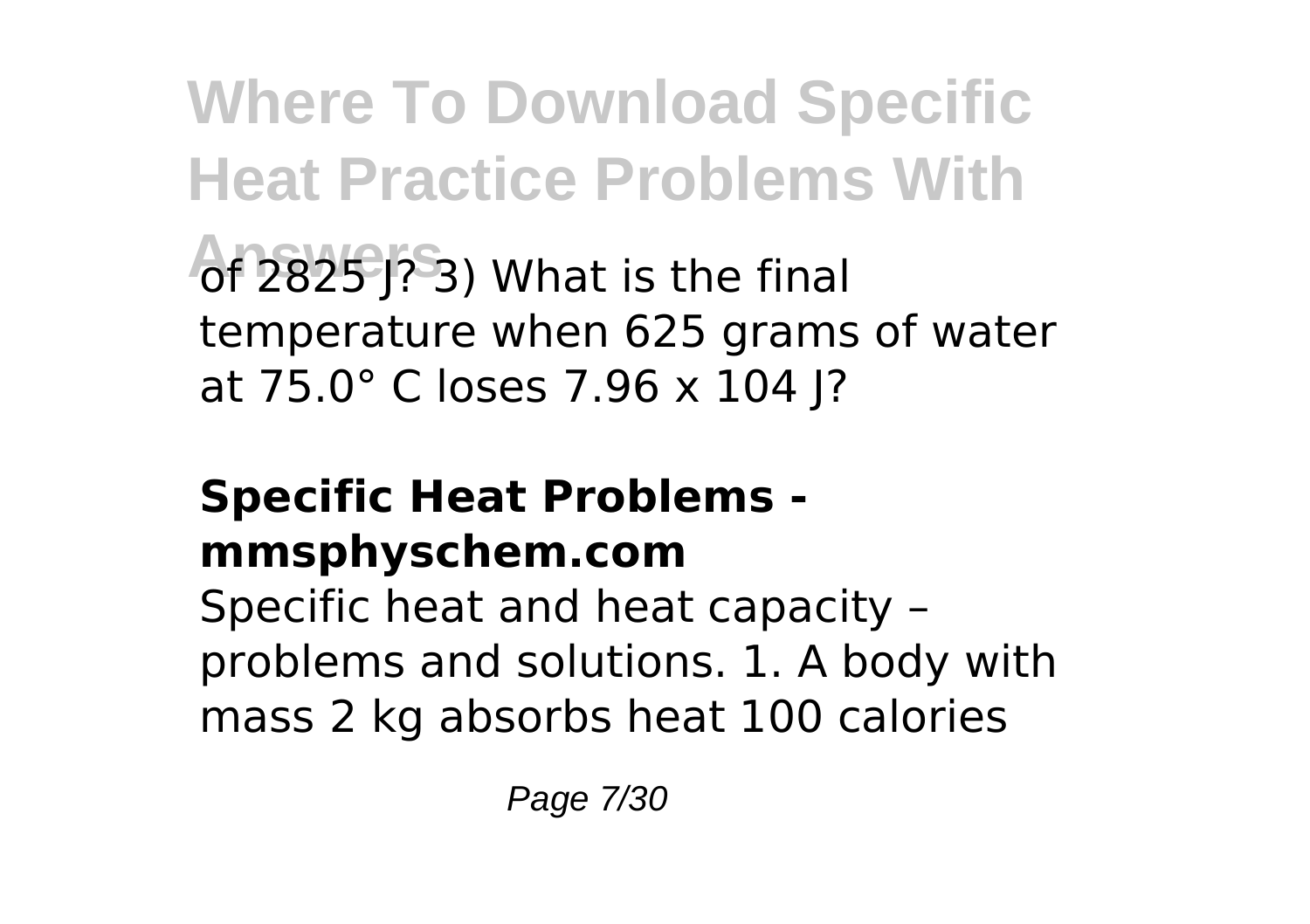**Where To Download Specific Heat Practice Problems With When its temperature raises from 20 o C** to 70 o C. What is the specific heat of the body? Known : Mass  $(m) = 2$  kg = 2000 gr. Heat  $(Q) = 100$  c al. The change in temperature  $(Δ T) = 70$  o C -20 o C = 50 o C. Wanted : The specific

## **Specific heat and heat capacity –**

Page 8/30

...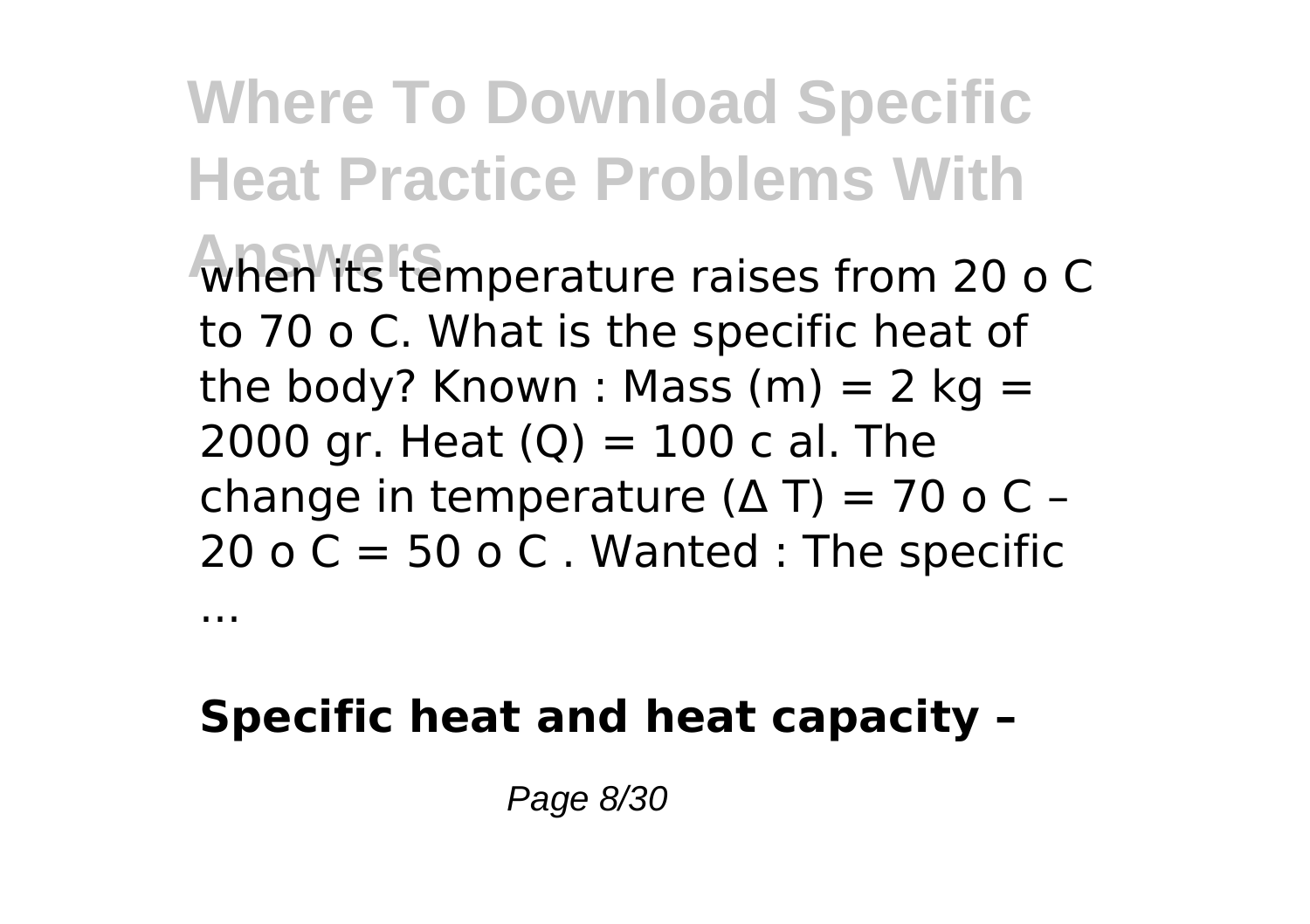## **Where To Download Specific Heat Practice Problems With**

## **Answers problems and solutions ...**

HEAT Practice Problems .  $Q = m \times \Delta T \times C$ . 5.0 g of copper was heated from 20°C to 80°C. How much energy was used to heat Cu? (Specific heat capacity of Cu is 0.092 cal/g °C) How much heat is absorbed by 20g granite boulder as energy from the sun causes its temperature to change from 10°C to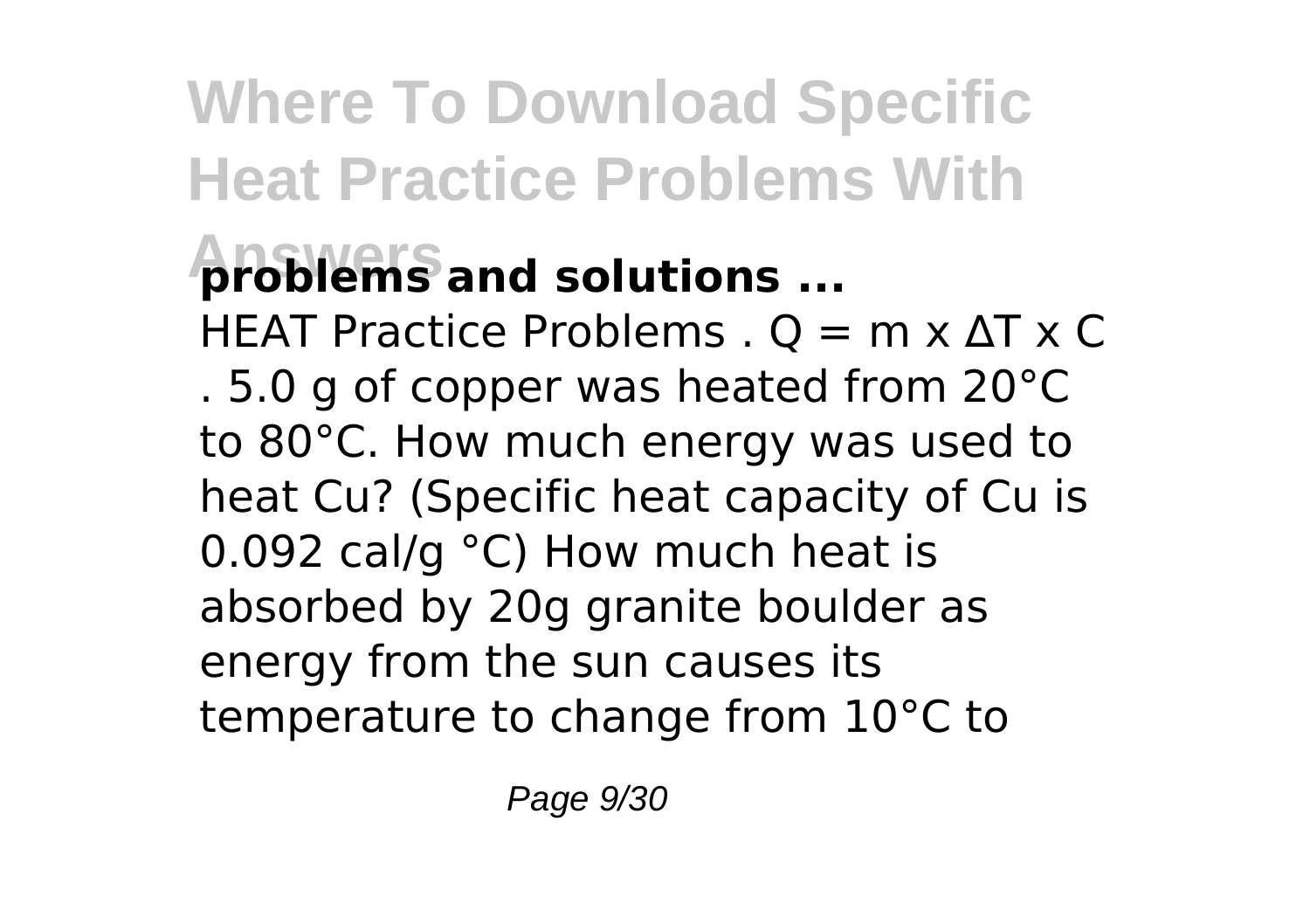**Where To Download Specific Heat Practice Problems With** 29°C? (Specific heat capacity of granite  $i \in \Omega$  1

## **HEAT Practice Problems**

Specific Heat Practice Worksheet 1. An aluminum skillet weighing 1.58 kg is heated on a stove to 173 oC. Suppose the skillet is cooled to room temperature, 23.9 oC. How much heat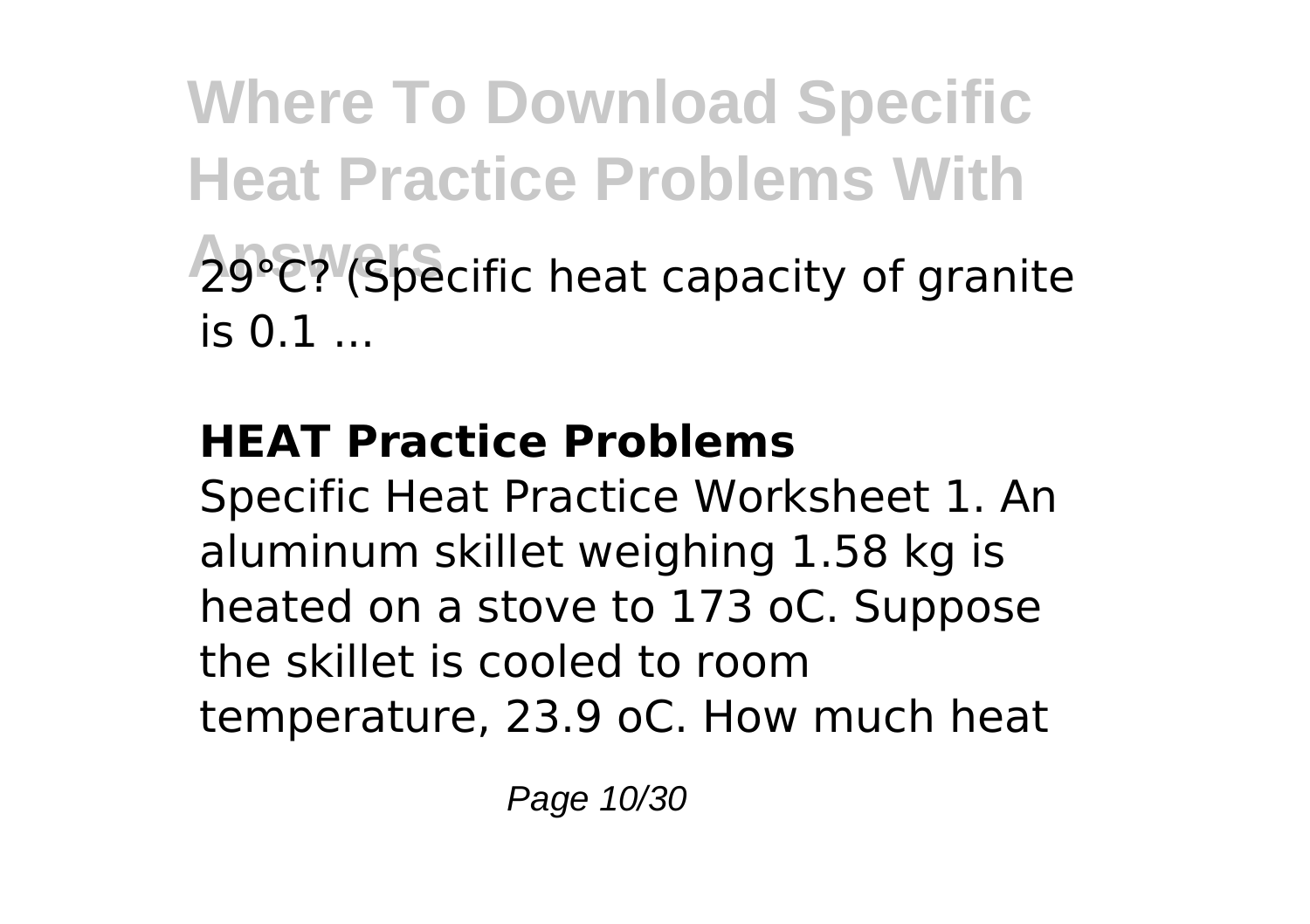**Where To Download Specific Heat Practice Problems With** *<u>Anergy (joules)</u>* must be removed to cause this cooling? The specific heat of aluminum is  $0.901$   $\frac{1}{10}$   $\sigma$   $\sigma$   $\sigma$  $\sigma$  $\sigma$ . 2.

#### **Specific Heat Practice Worksheet**

Heat Transfer/ Specific Heat Problems Worksheet Solving For Heat (q) 1. How many joules of heat are required to raise the temperature of 550 g of water from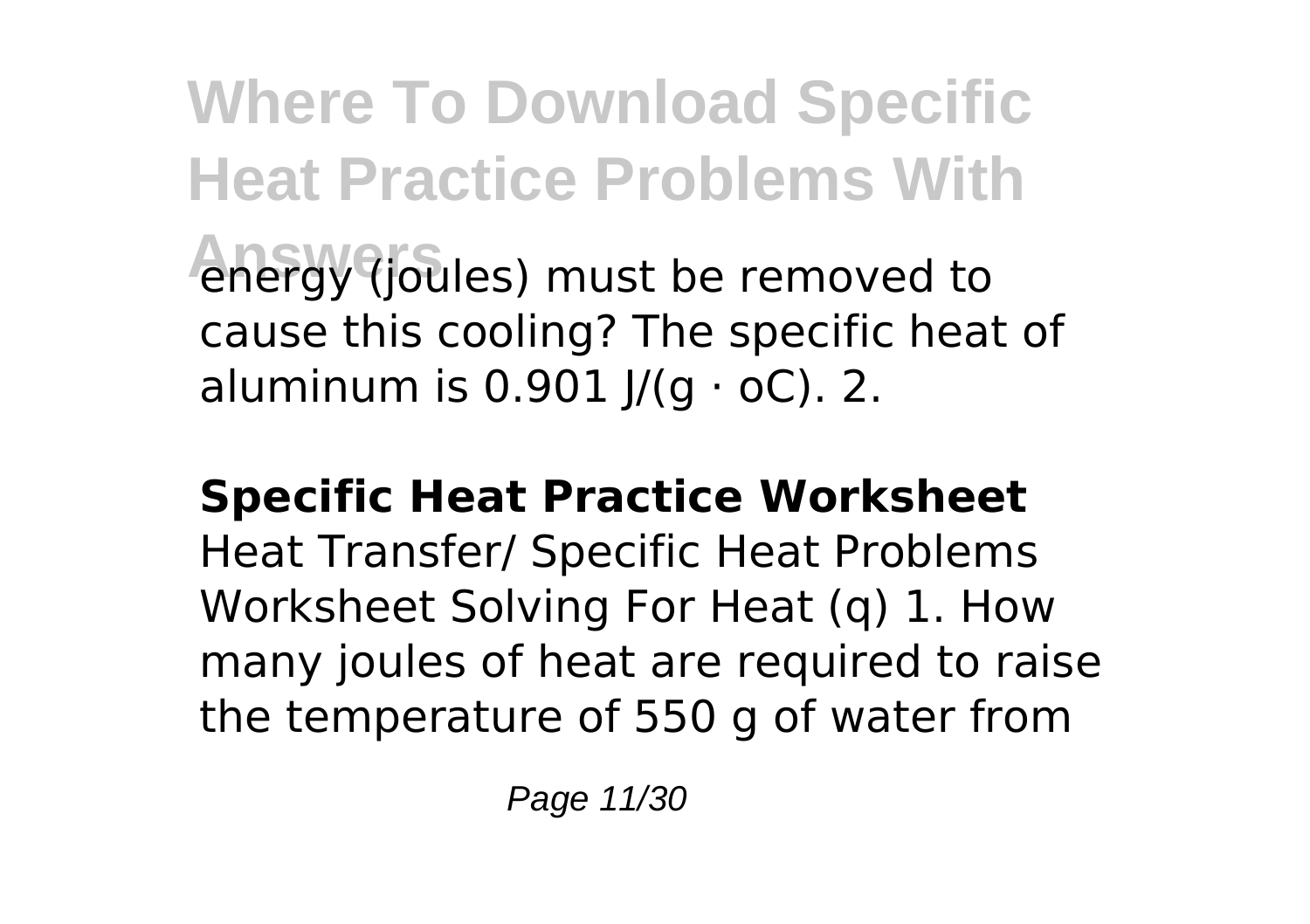**Where To Download Specific Heat Practice Problems With 12.0 oC to 18.0 oC? 2. How much heat is** lost when a 64 g piece of copper cools from 375 oC, to 26 C? (The specific heat of copper is 0.38452 J/g x oC). Place your answer in kJ. 3.

#### **Heat Transfer/ Specific Heat Problems Worksheet**

Worksheet- Calculations involving

Page 12/30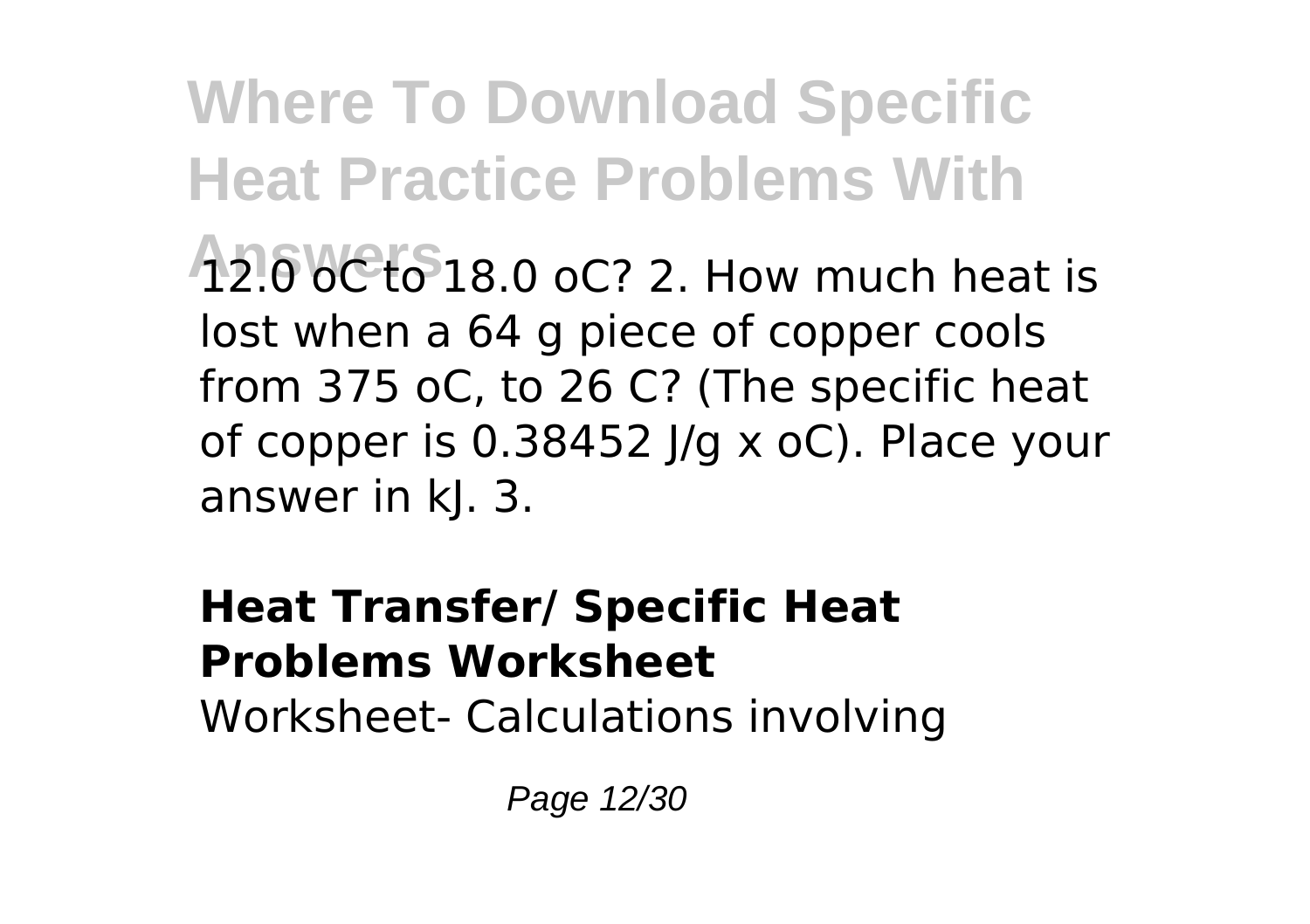**Where To Download Specific Heat Practice Problems With Answers** Specific Heat 1. For q= m c Δ T : identify each variables by name & the units associated with it.  $q =$  amount of heat (|)  $m =$  mass (grams)  $c =$  specific heat ( $I/q^{\circ}C$ )  $\Delta T$  = change in temperature ( $^{\circ}C$ ) 2. Heat is not the same as temperature, yet they are related. Explain how they differ from each other.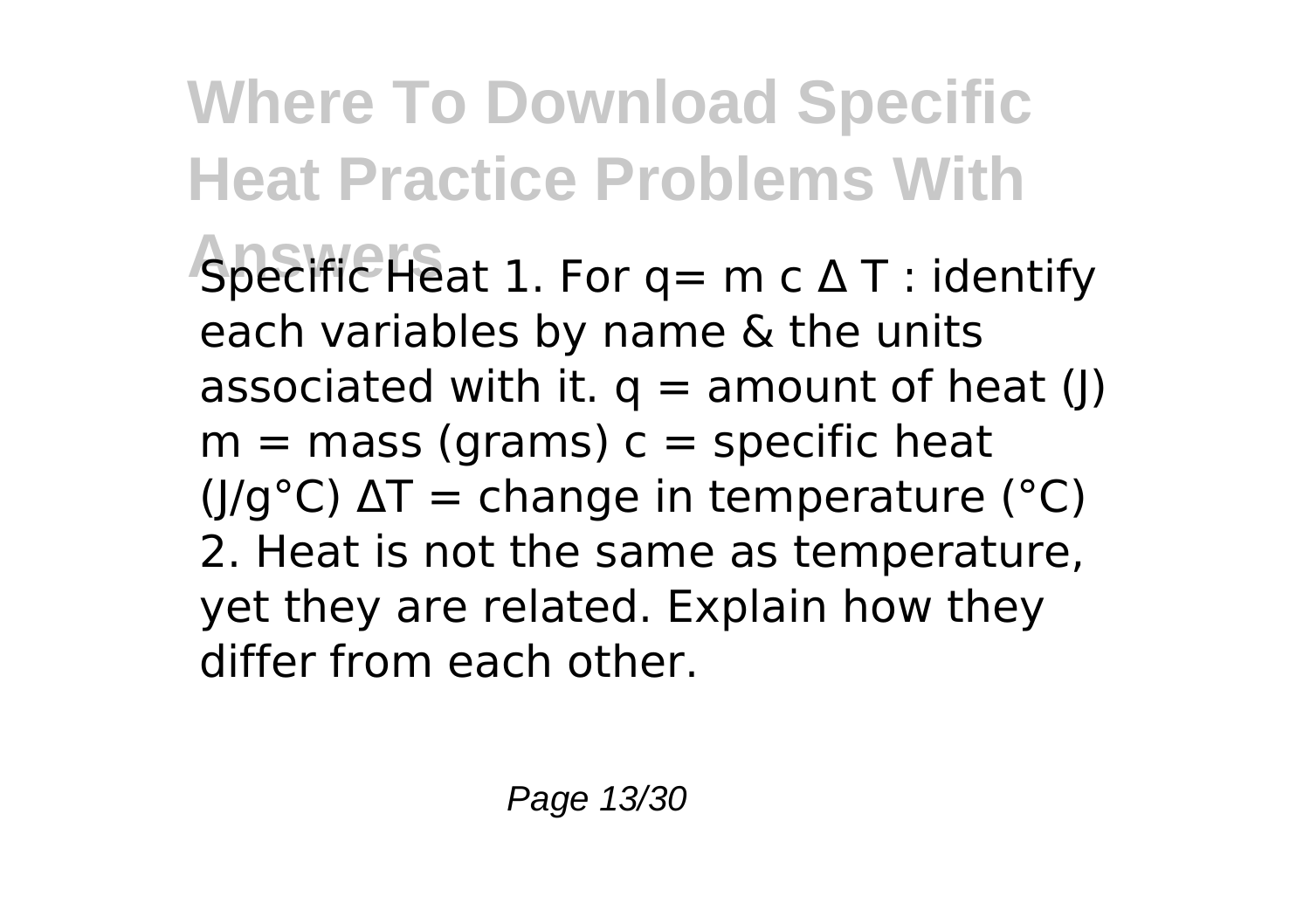## **Where To Download Specific Heat Practice Problems With**

## **Answers Worksheet- Calculations involving Specific Heat**

Specific Heat and Heat Capacity Worksheet DIRECTIONS: Use q = (m)(Cp))(ΔT) to solve the following problems. Show all work and units. Ex: How many joules of heat are needed to raise the temperature of 10.0 g of aluminum from 22°C to 55°C, if the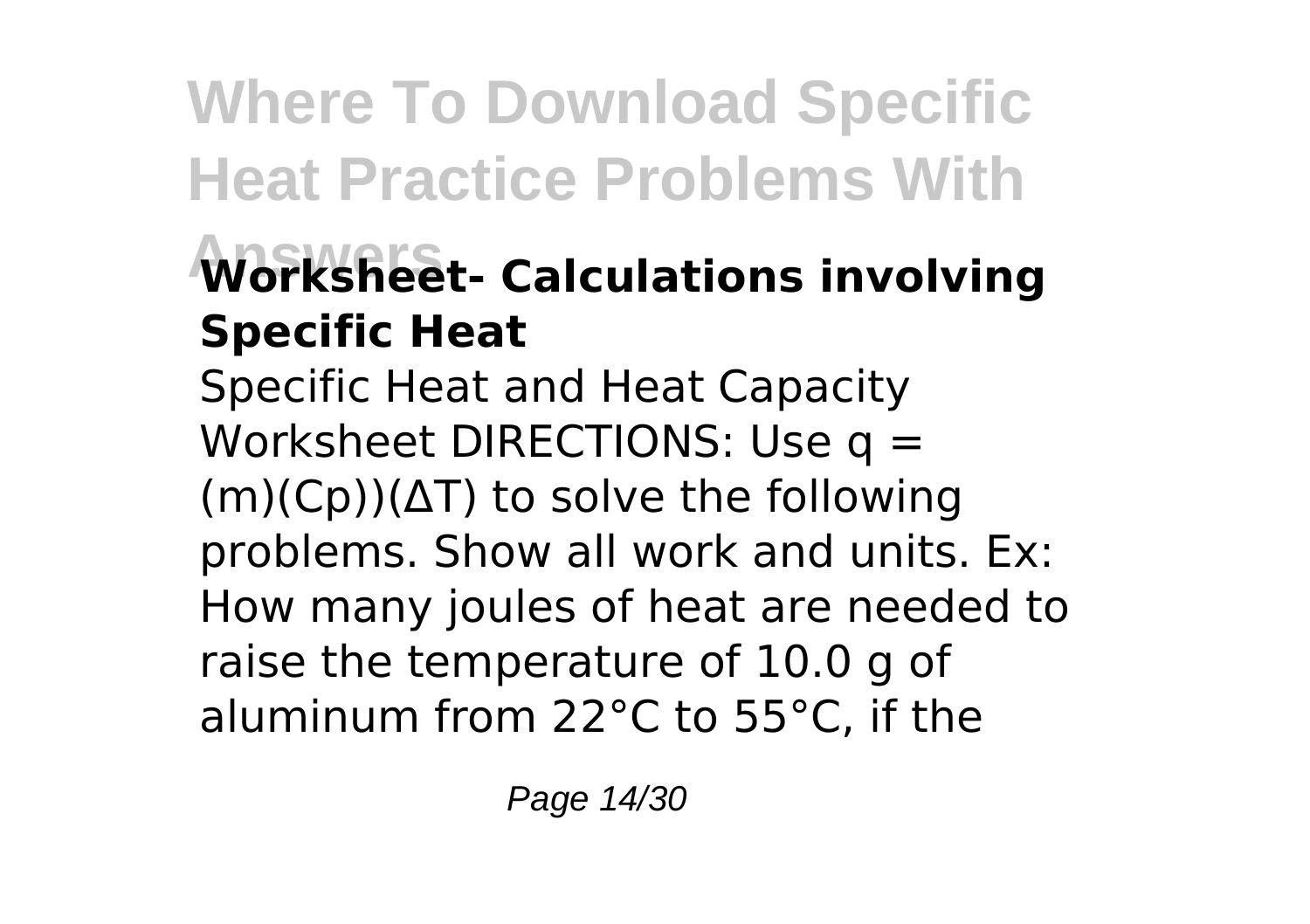**Where To Download Specific Heat Practice Problems With** specific heat of aluminum is 0.90 J/g°C? 1.

## **Specific Heat and Heat Capacity Worksheet**

Thermochemistry Practice Problems (Ch. 6) 1. Consider 2 metals, A and B, each having a mass of 100 g and an initial temperature of 20 °C. The specific heat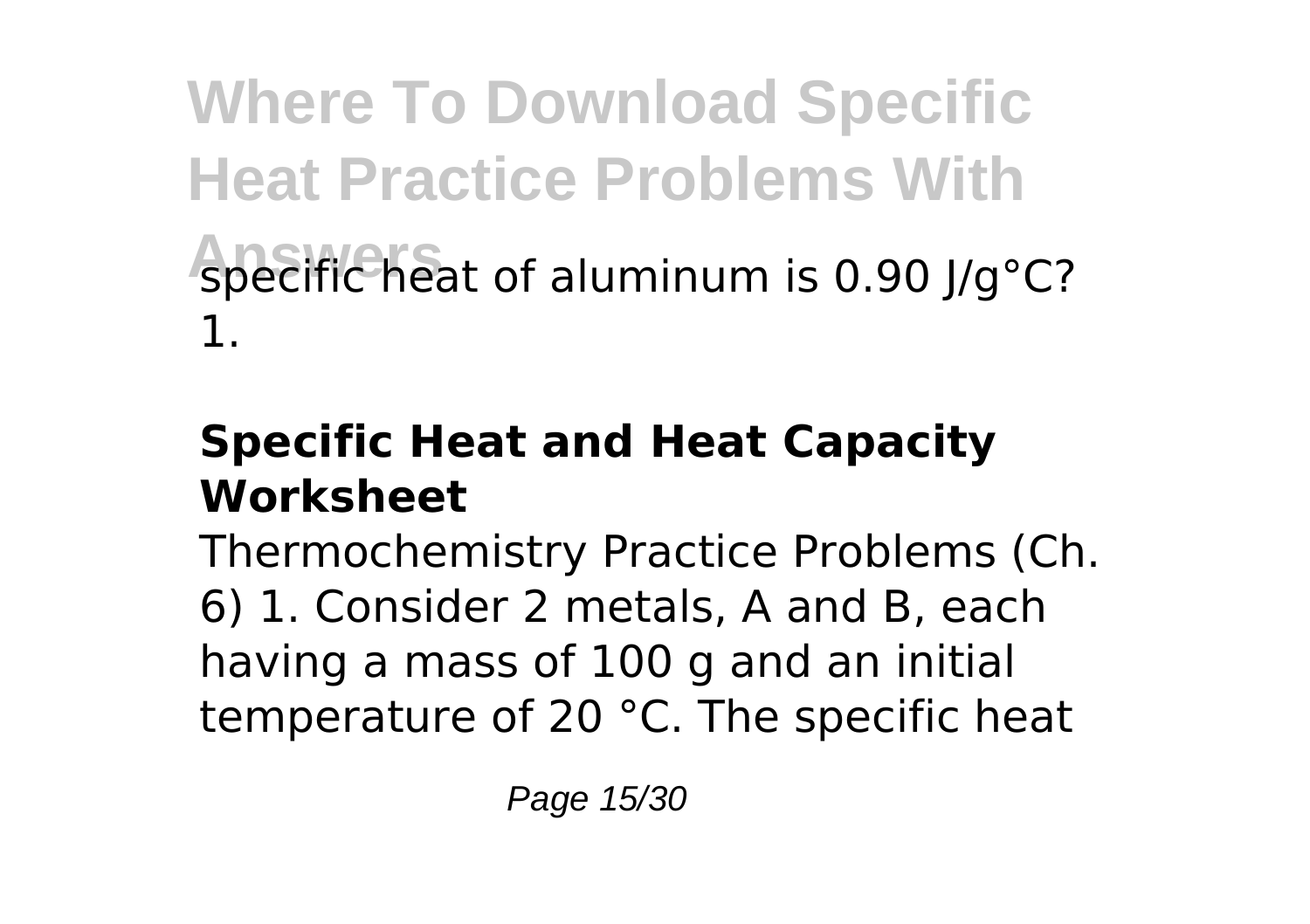**Where To Download Specific Heat Practice Problems With** of A is larger than that of B. Under the same heating conditions, which metal would take longer to reach 21 °C? Explain your reasoning. 2.

## **Thermo PRACTICE PROBLEMS**

Calculate the specific heat capacity of the metal.  $(1.23 \mid qC/C)$  5. Calculate the specific heat capacity of titanium if a

Page 16/30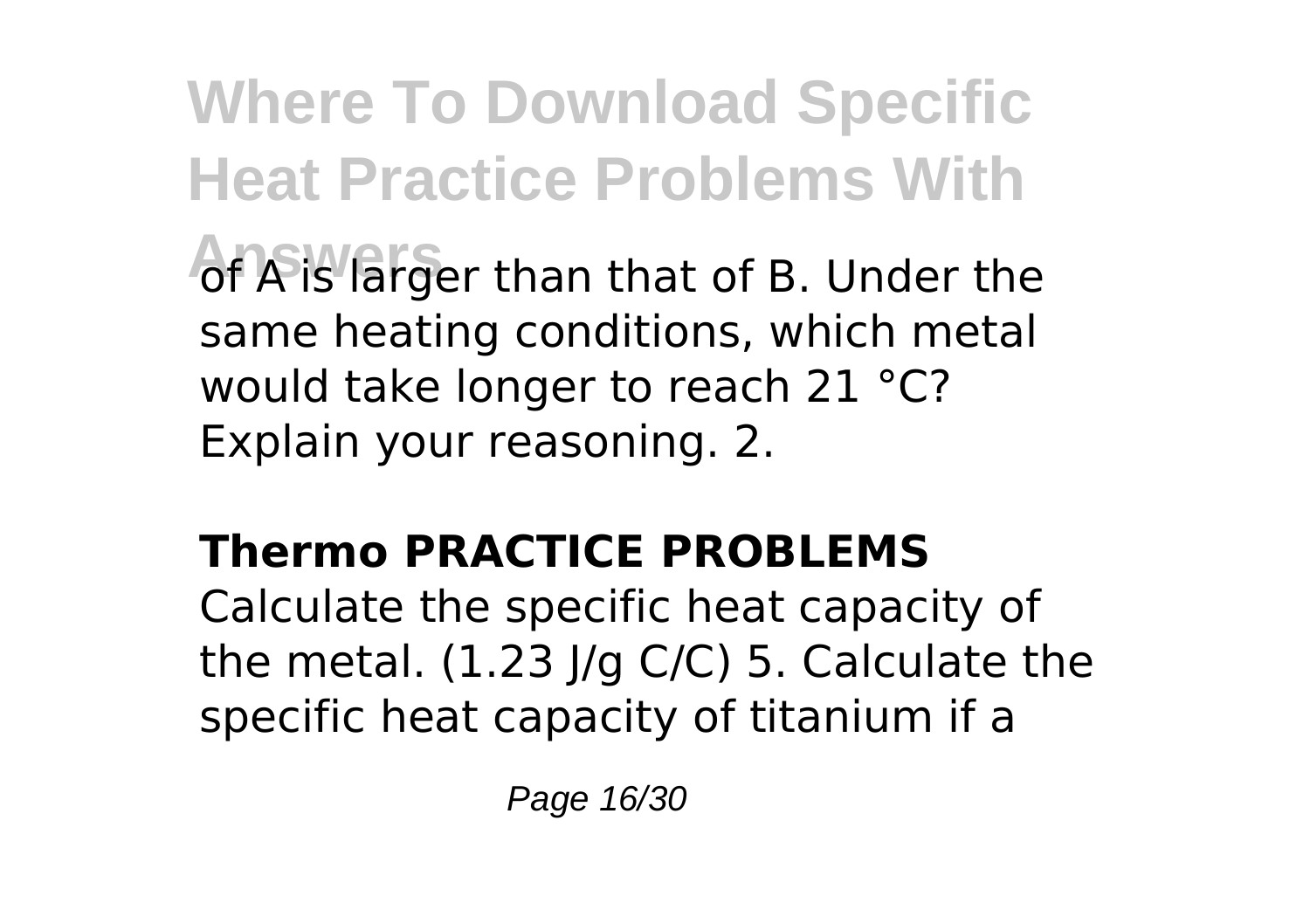**Where To Download Specific Heat Practice Problems With Answers** 43.56 g sample absorbs 0.476 kJ as its temperature changes from 20.13/C to 41.06/C. (0.522 J/g C/C) 6. The burning of a sample of propane generated 104.6 kJ of heat. All of this heat was use to heat 500.0 g of water

#### **Specific Heat Capacity (c)** Specific Heat Practice Problems. STUDY.

Page 17/30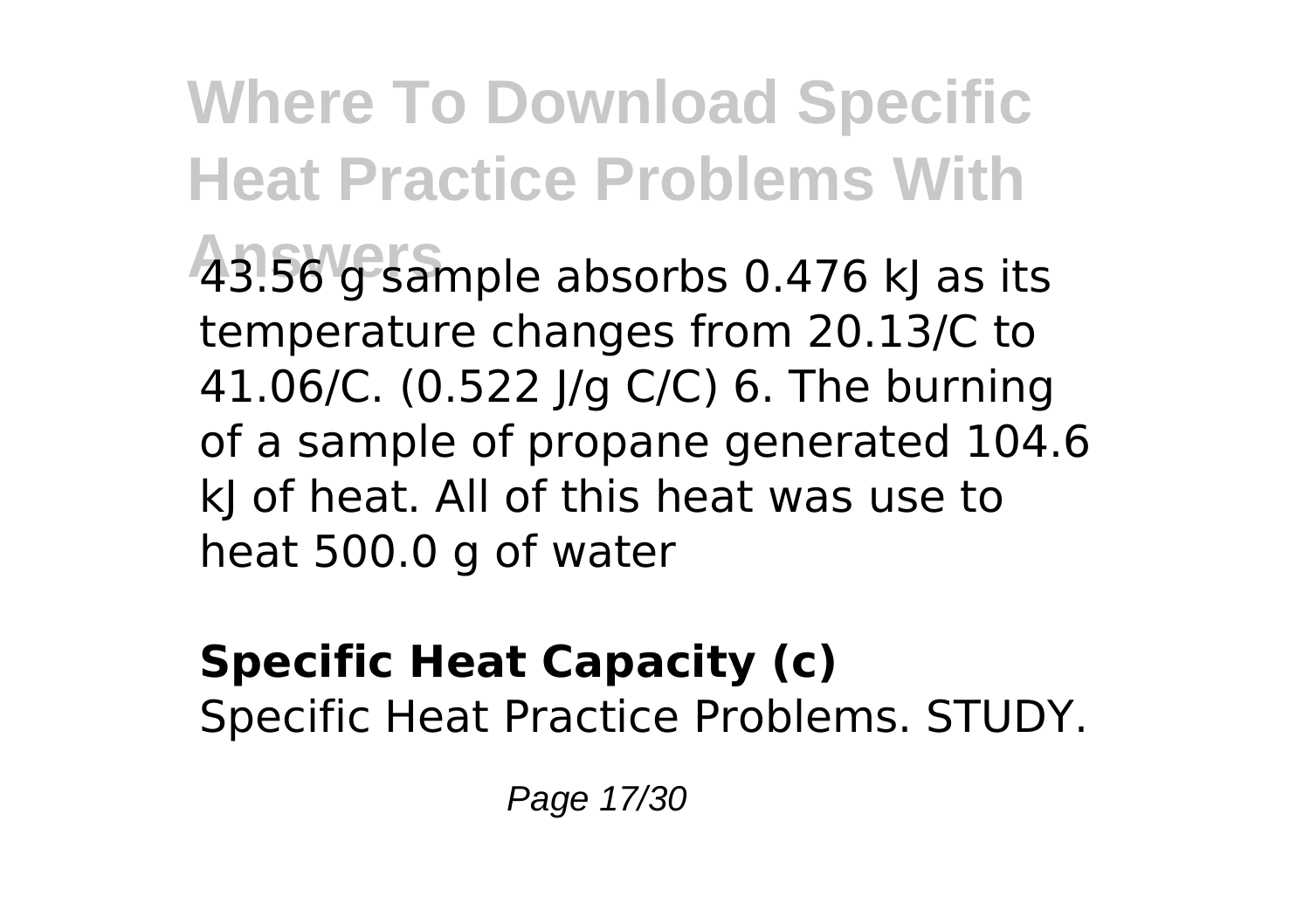**Where To Download Specific Heat Practice Problems With Answers** Flashcards. Learn. Write. Spell. Test. PLAY. Match. Gravity. Created by. Roniyah2002. Formula: Q = mc∆T. Key Concepts: Terms in this set (9) Heat Energy (Q): 63,536. If 200 grams of water is to be heated from 24.0°C to 100°C to make a cup of tea, how much heat must be added?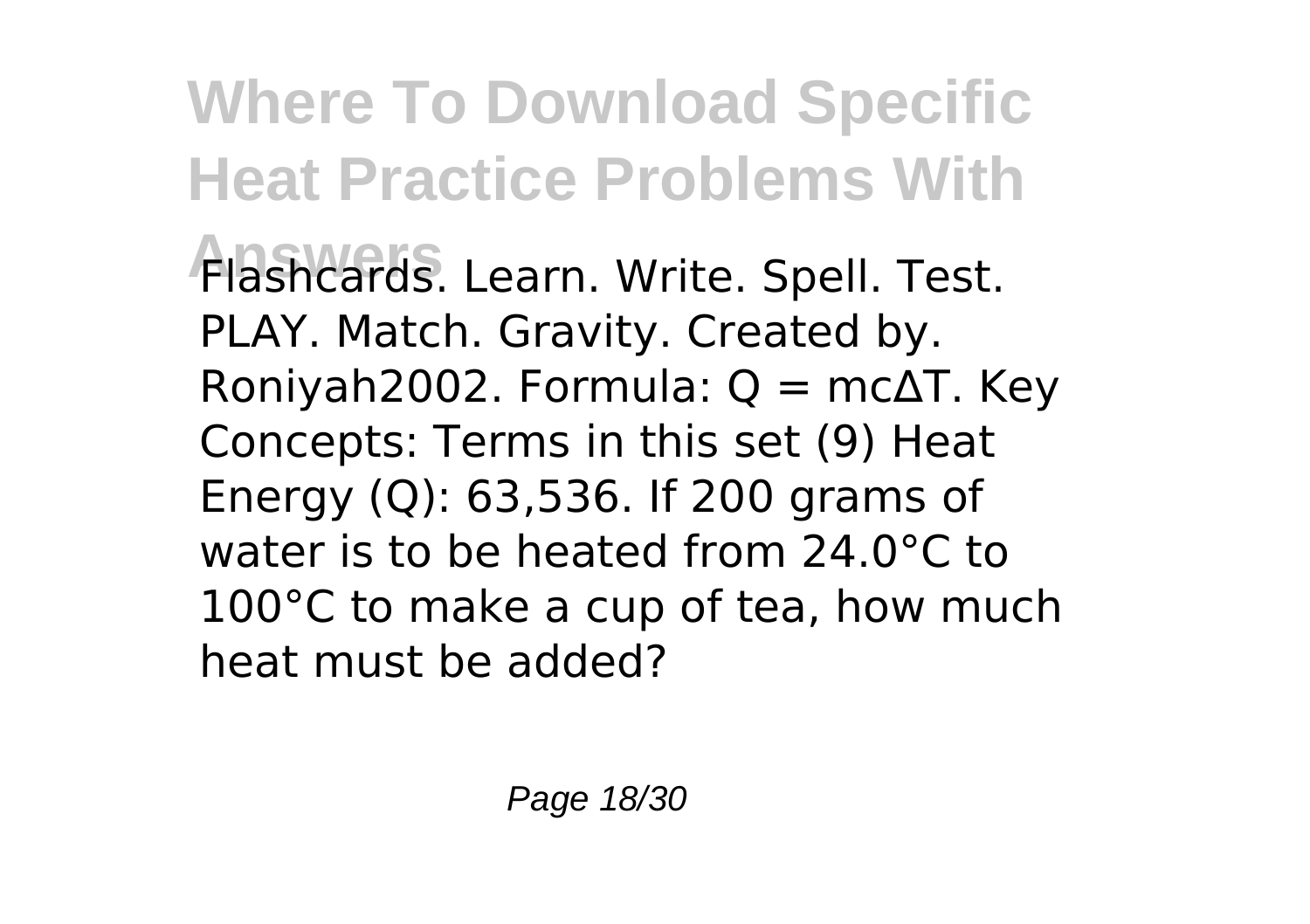## **Where To Download Specific Heat Practice Problems With Study Specific Heat Practice Problems Flashcards | Quizlet** The specific heat capacity of water is 4200 J/kg°C. Try the free Mathway calculator and problem solver below to practice various math topics. Try the given examples, or type in your own problem and check your answer with the step-by-step explanations.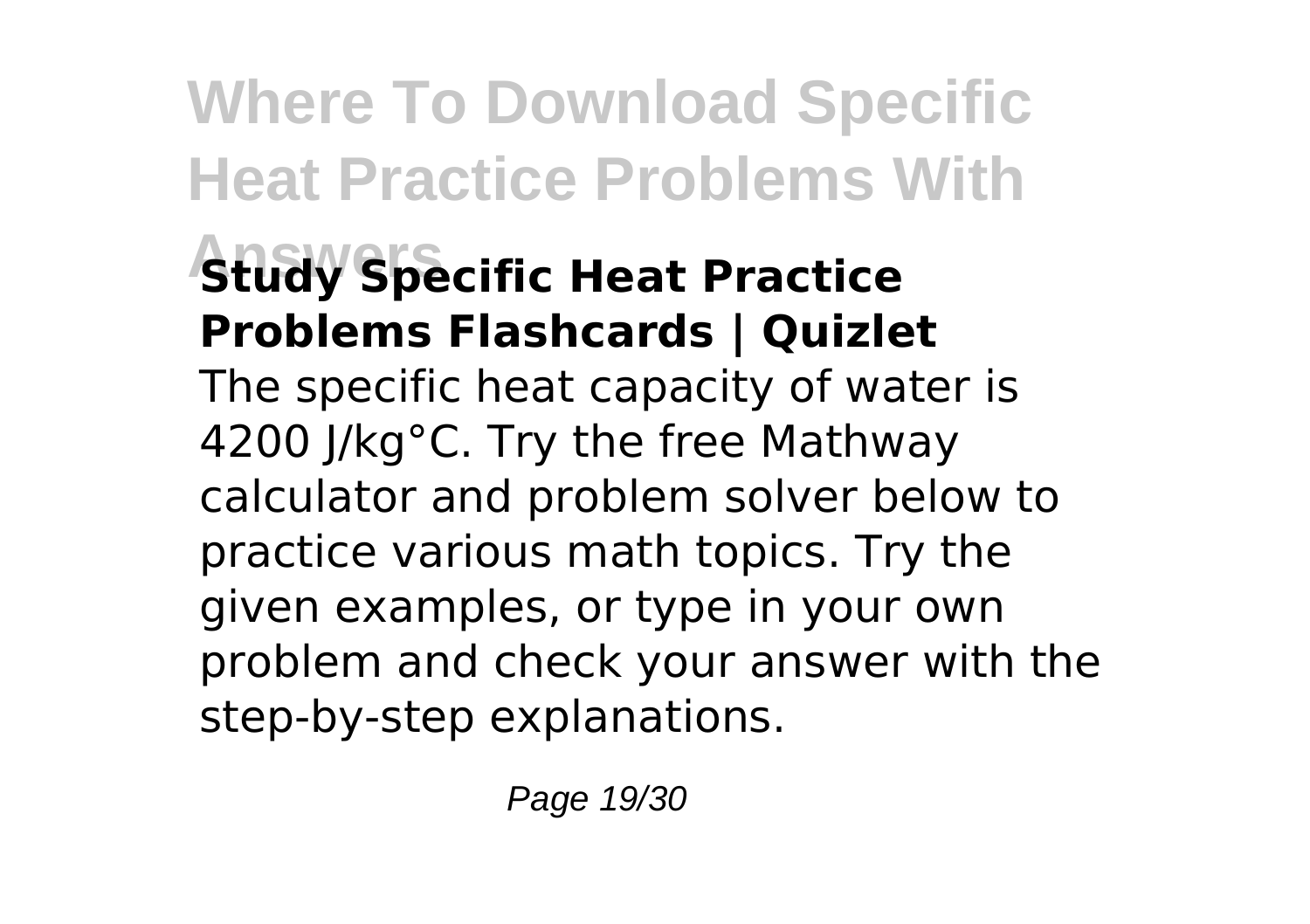**Where To Download Specific Heat Practice Problems With Answers**

## **Specific Heat Capacity (examples, solutions, videos, notes)**

Specific Heat Practice Problems. STUDY. Flashcards. Learn. Write. Spell. Test.

PLAY. Match. Gravity. Created by.

Janus Han. Formula:  $Q = mc\Delta T$ . Terms in this set (9) If 200 grams of water is to be heated from 24.0°C to 100°C to make a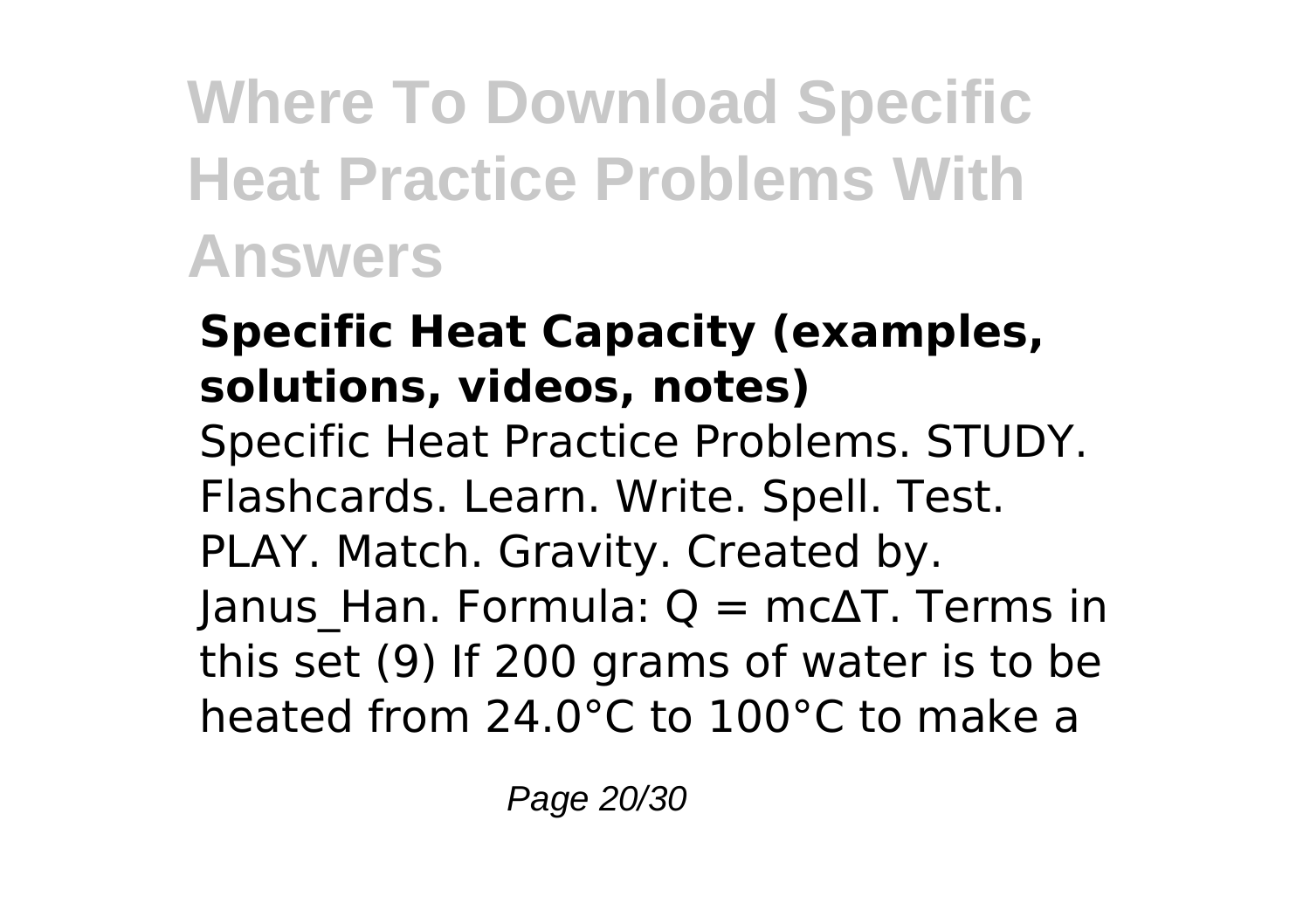**Where To Download Specific Heat Practice Problems With** cup of tea, how much heat must be added? The specific heat of water is 4.18 J/g°C.

## **Specific Heat Practice Problems Flashcards | Quizlet**

[View the accompanying Heat & Specific Heat Capacity Practice Problems here.] Temperature vs. Heat Temperature –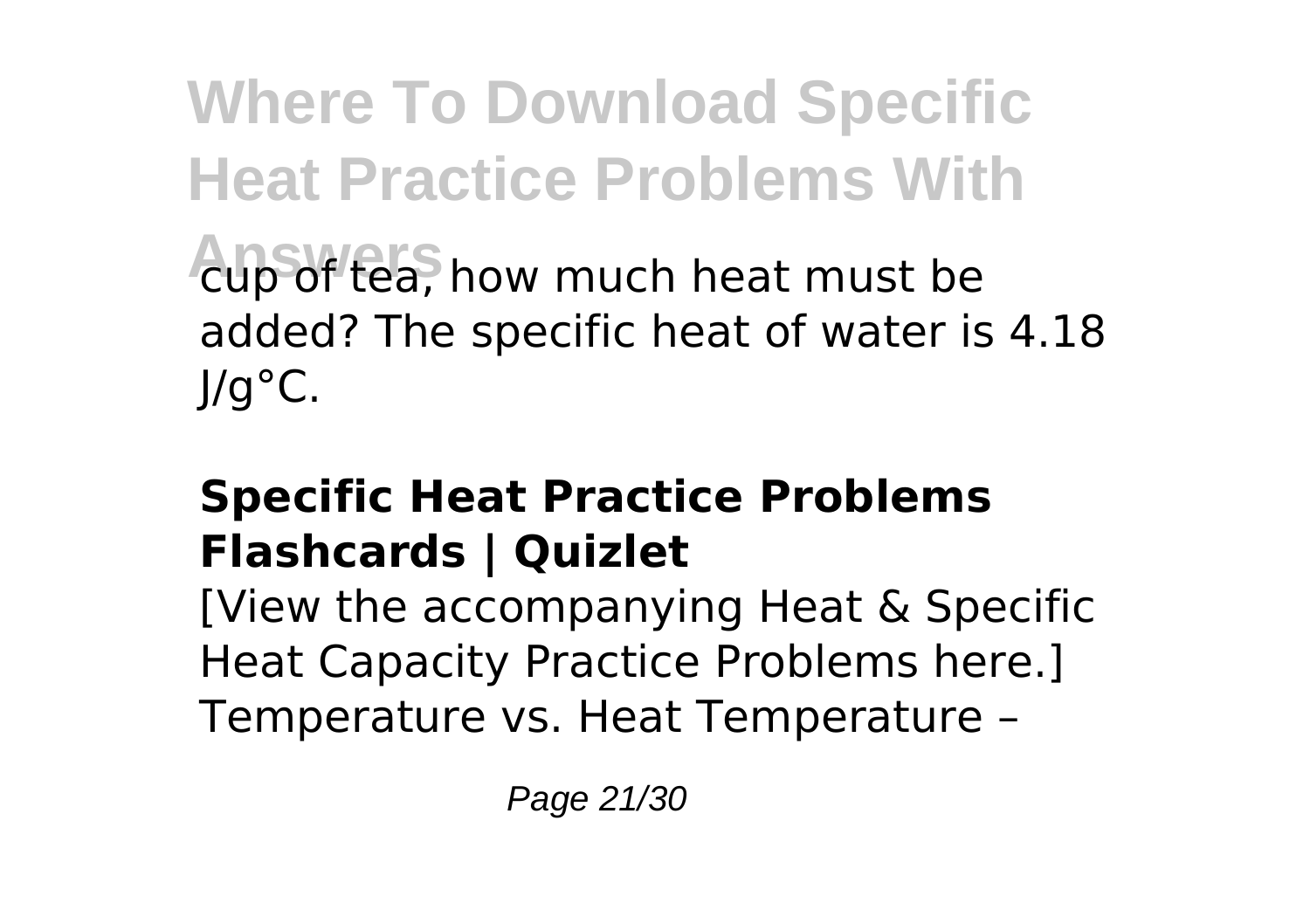**Where To Download Specific Heat Practice Problems With** The average energy of individual particles in motion. For example, the temperature of a cup of coffee is the average energy of all of the … Read More

### **Chemistry Lesson: Heat & Specific Heat Capacity - Get ...**

As you can see, many problems mix the

Page 22/30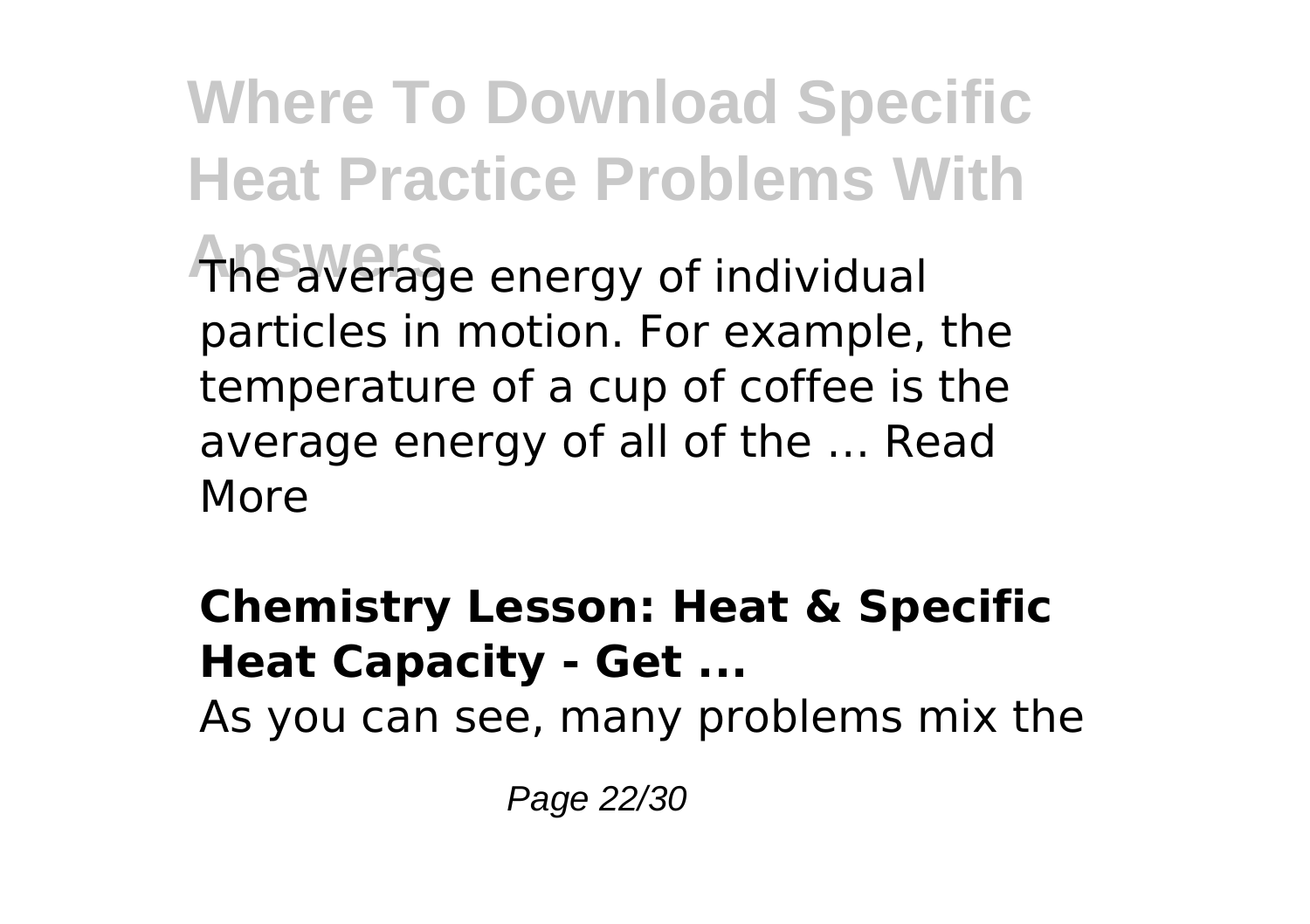**Where To Download Specific Heat Practice Problems With** concepts if specific heat and latent heat. 2) b)  $01 = L$  f m = 3.33 x 10 5  $*1 = 3.33$  $\times$  10 5 I. In this case, Q  $1 < Q$  2 so that all the ice will be melted. What will be the final temperature of the mixture?

**Calculations involving specific heat, heat and latent heat ...** Problem #4: A 35.0 g block of metal at

Page 23/30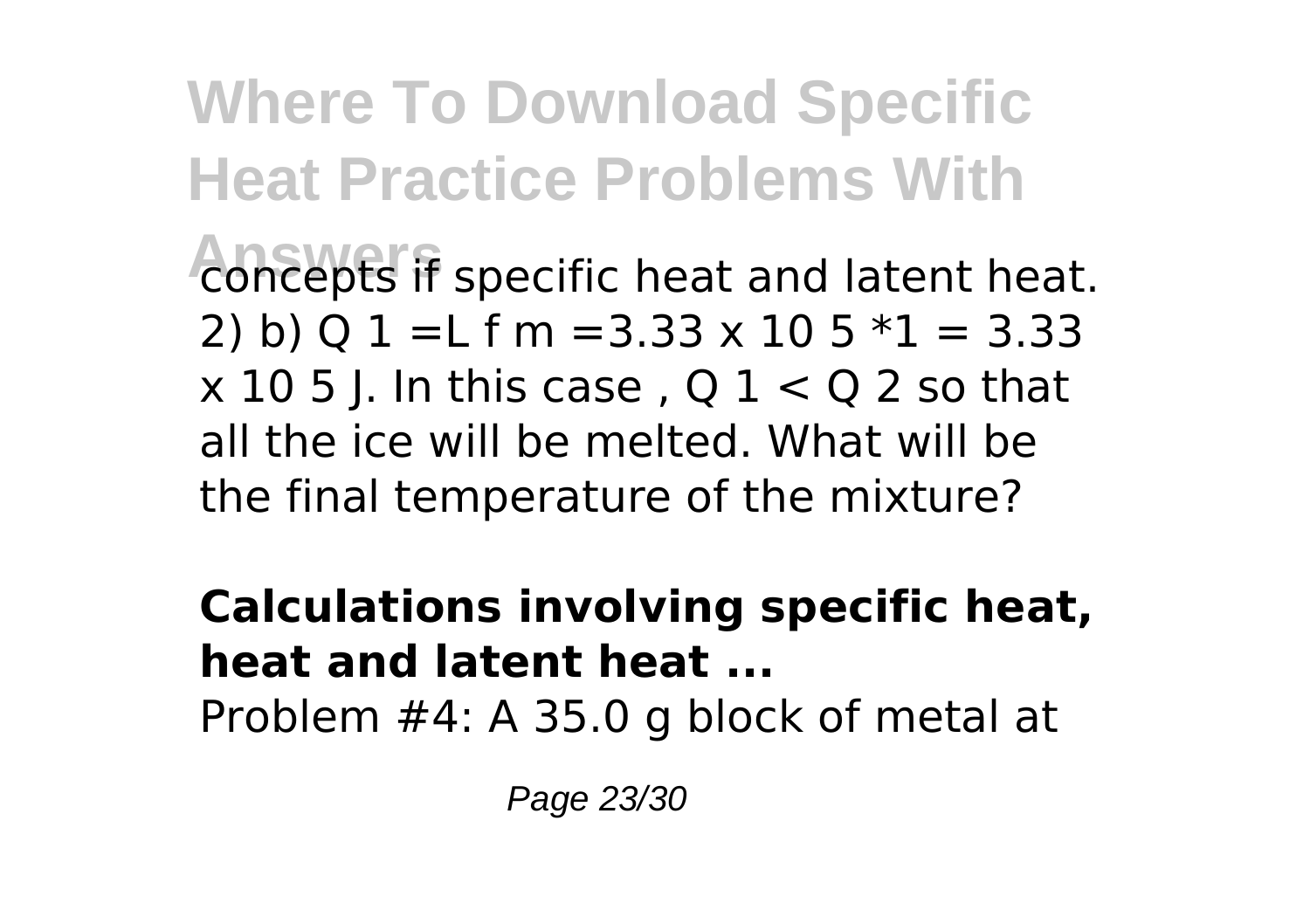**Where To Download Specific Heat Practice Problems With Answers** 80.0 °C is added to a mixture of 100.0 g of water and 15.0 g of ice in an isolated container. All the ice melted and the temperature in the container rose to 10.0 °C. What is the specific heat of the metal? Solution: 1) Determine heat required to melt the ice:

### **ChemTeam: How to Determine**

Page 24/30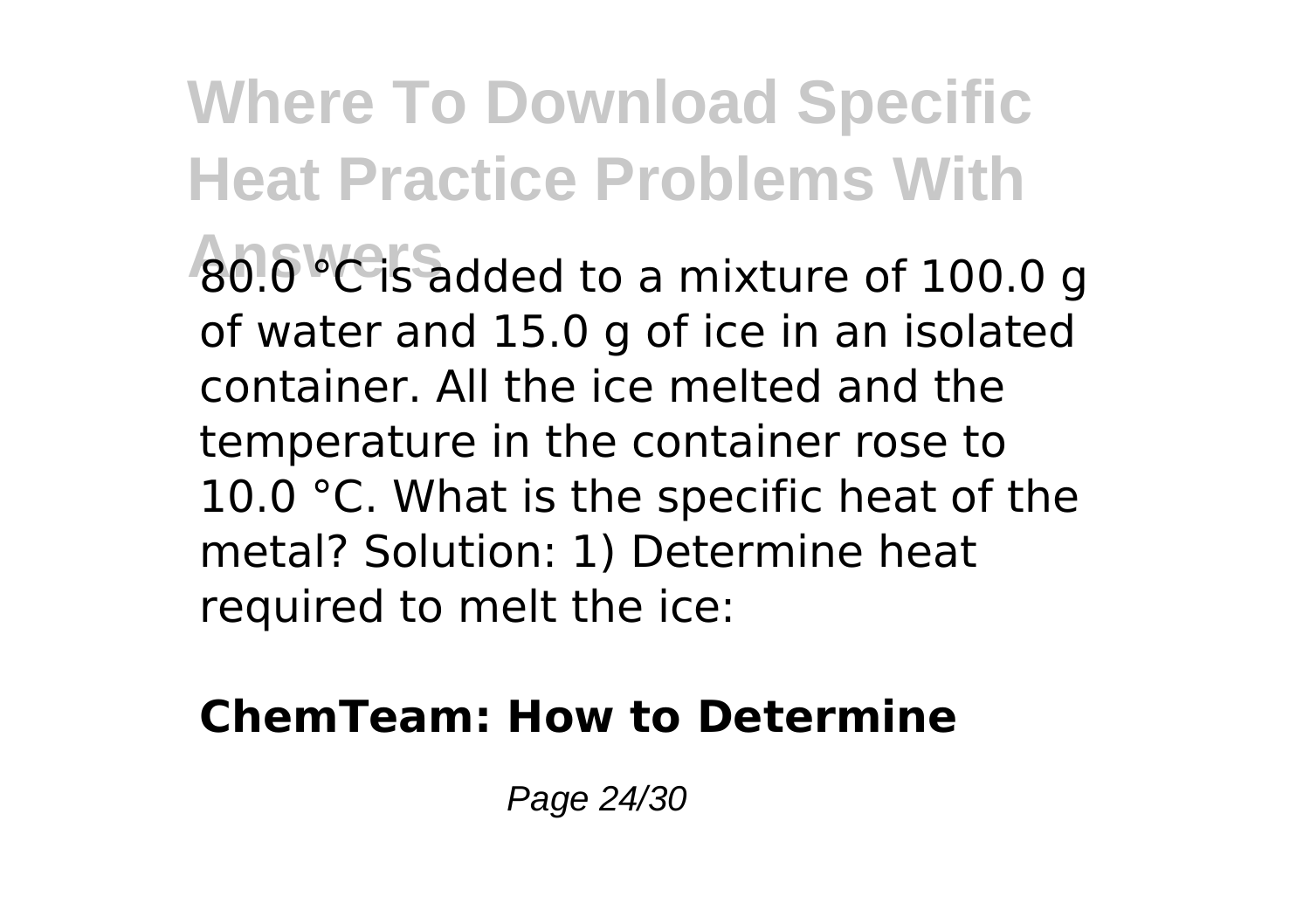**Where To Download Specific Heat Practice Problems With Answers Specific Heat: Problem 1 - 10** Showing top 8 worksheets in the category - Specific Heat Practice Problems. Some of the worksheets displayed are Name per work introduction to specific heat capacities, Skill and practice work, Latent heat and specific heat capacity, Heat with phase change work, Specific heat problems,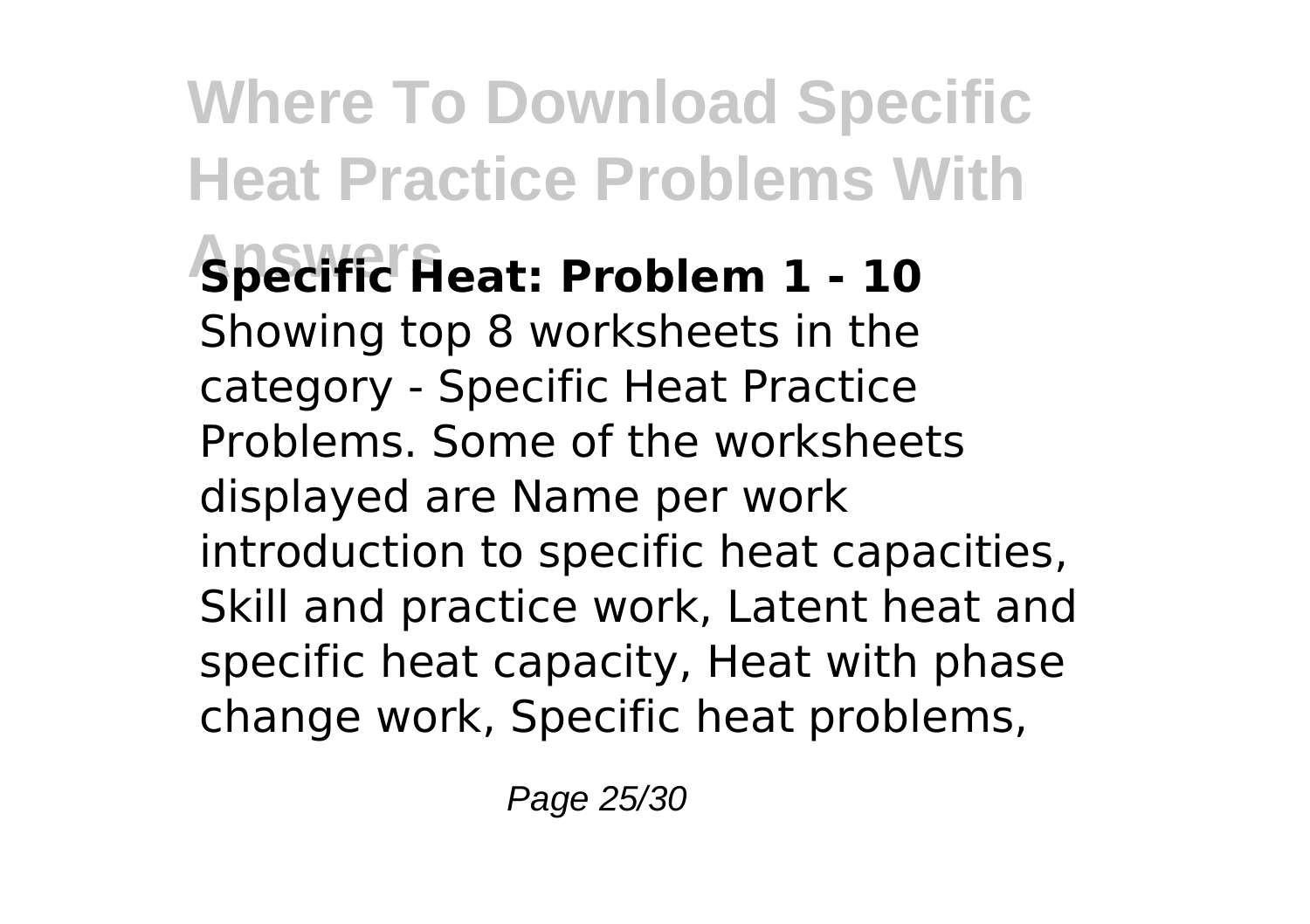**Where To Download Specific Heat Practice Problems With Specific heat** wksht20130116145212867, T, Specific heat practice work.

## **Specific Heat Practice Problems Worksheets - Teacher ...**

Chemistry Practice Problems: Heat & Specific Heat Capacity (Introductory) [View the accompanying Lesson on Heat

Page 26/30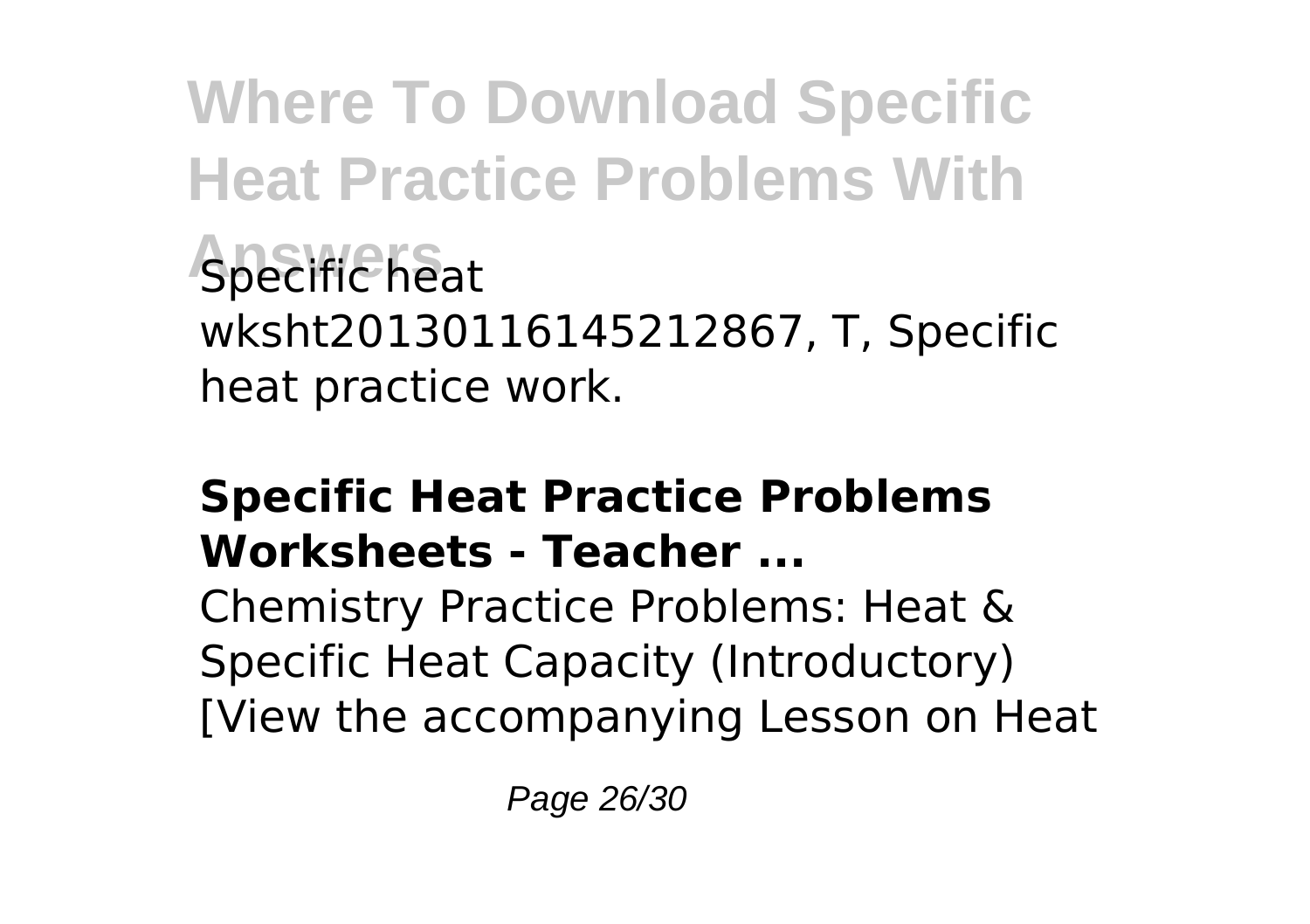**Where To Download Specific Heat Practice Problems With Answers** & Specific Heat Capacity here.] [Download the accompanying PDF worksheet here.] Perform the following calculations, being sure to give the answer with the correct number of significant digits.

### **Chemistry Practice Problems: Heat & Specific Heat Capacity ...**

Page 27/30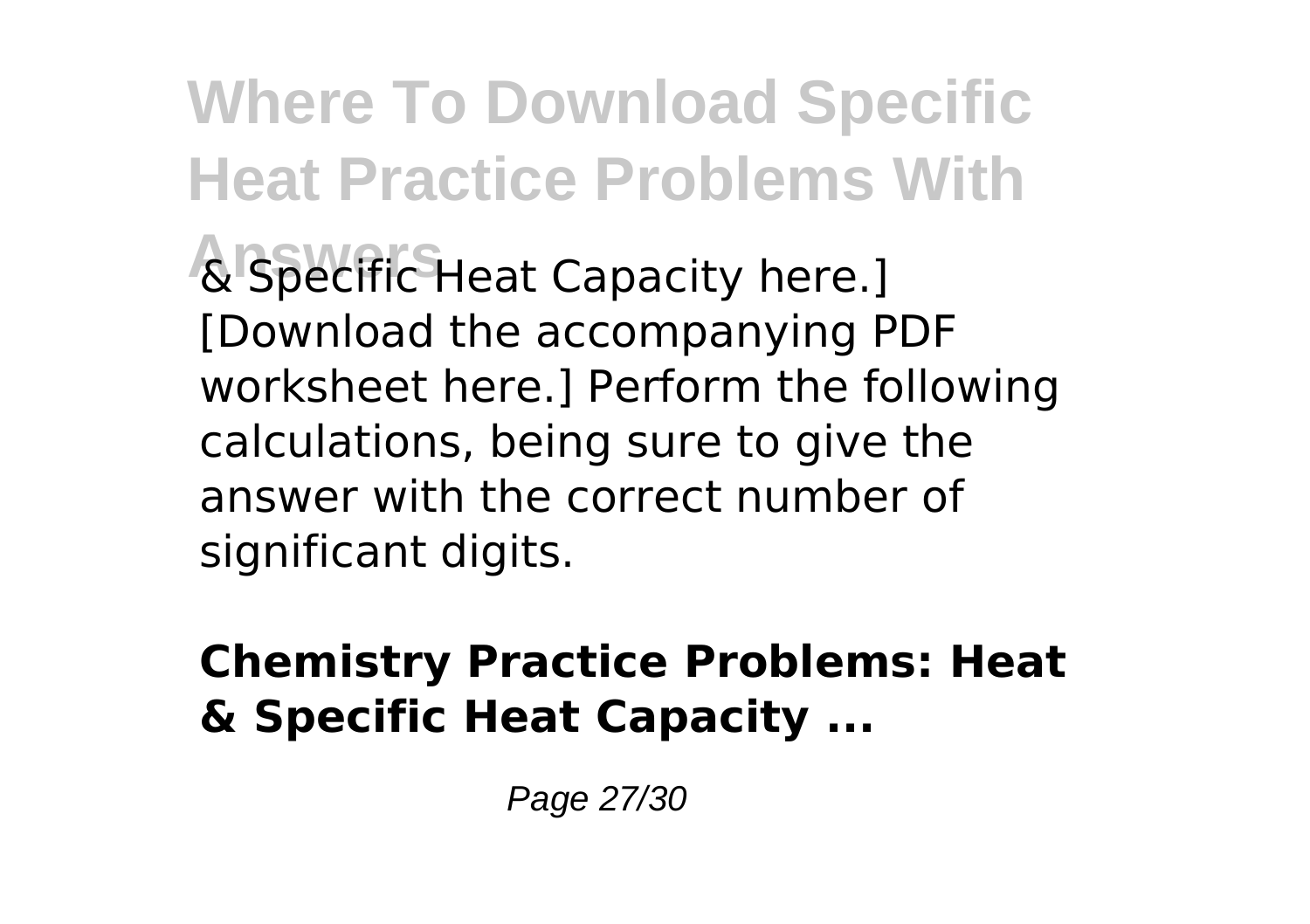**Where To Download Specific Heat Practice Problems With Practice:** Thermodynamics ... Thermodynamics article. Specific heat and latent heat of fusion and vaporization. Zeroth law of thermodynamics. First law of thermodynamics. First law of thermodynamics problem solving. PV diagrams - part 1: Work and isobaric processes. PV diagrams - part 2:

Page 28/30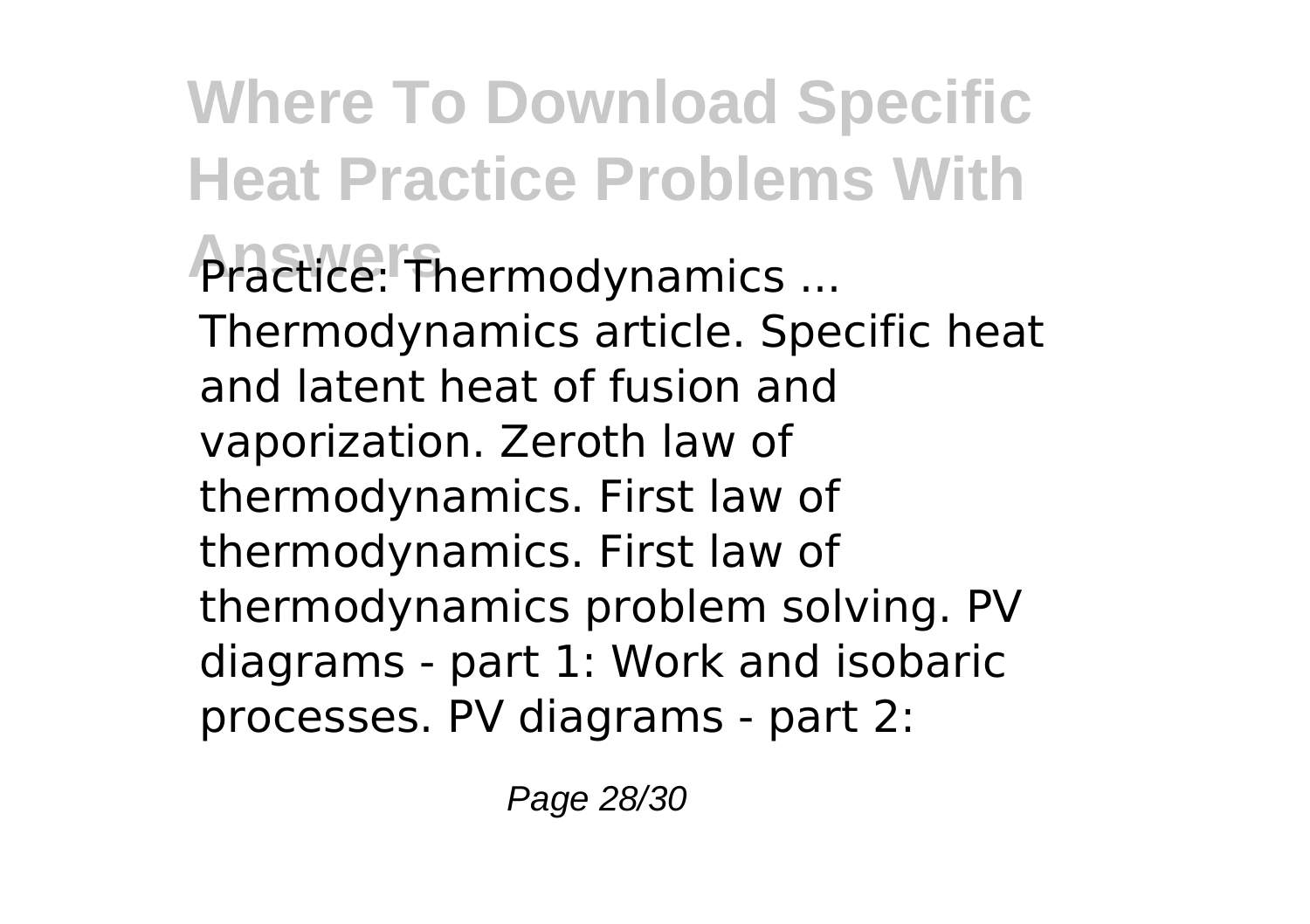**Where To Download Specific Heat Practice Problems With Answers** Isothermal, isometric, adiabatic processes. Second law of ...

## **Thermodynamics questions (practice) | Khan Academy**

Specific heat on Brilliant, the largest community of math and science problem solvers.